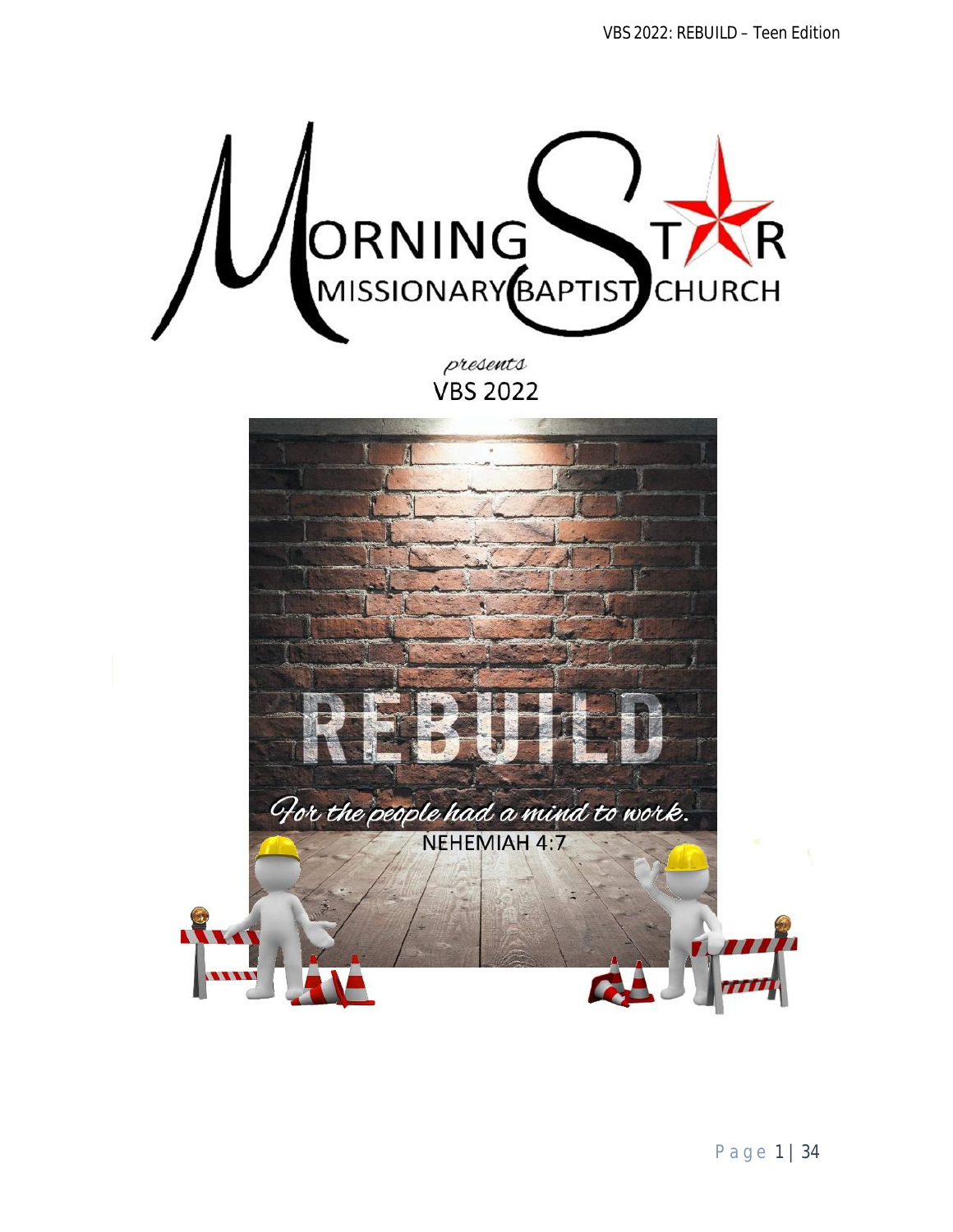# **INTRODUCTION**

In December of 2019 in Wuhan, Hubei Province, China; people began to experience shortness of breath & fever. Soon this experience would impact the entire earth. It was the beginning of COVID-19, a worldwide pandemic that would kill millions of people.

No one could have predicted its impact upon the institutions of the world, especially upon the church. As businesses were ordered to close and people were encouraged to wear masks, fears grew amid a rush to find a vaccine.

When it came to the church there was both compliance and opposition. Some churches obeyed their government and shut their doors to protect their members, while others in defiance of government interference with religious institutions refused to shut their doors. Were we right to shut our doors, or were we wrong?

The churches that closed their doors were standing on the Word of God. The Bible tells us,

*<sup>1</sup>Let every soul be subject unto the higher powers. For there is no power but of God: the powers that be are ordained of God. <sup>2</sup>Whosoever therefore resisteth the power, resisteth the ordinance of God: and they that resist shall receive to themselves damnation.* **Romans 13:1-2 (KJV)** 

This verse is what tells us as believers that we are to obey our governing authorities. This refers to both the church and the world. The pastor of the church, the police officer that pulls you over, the teacher in your classroom, the magistrate of the court, the mayor of the city, the governor of the state, the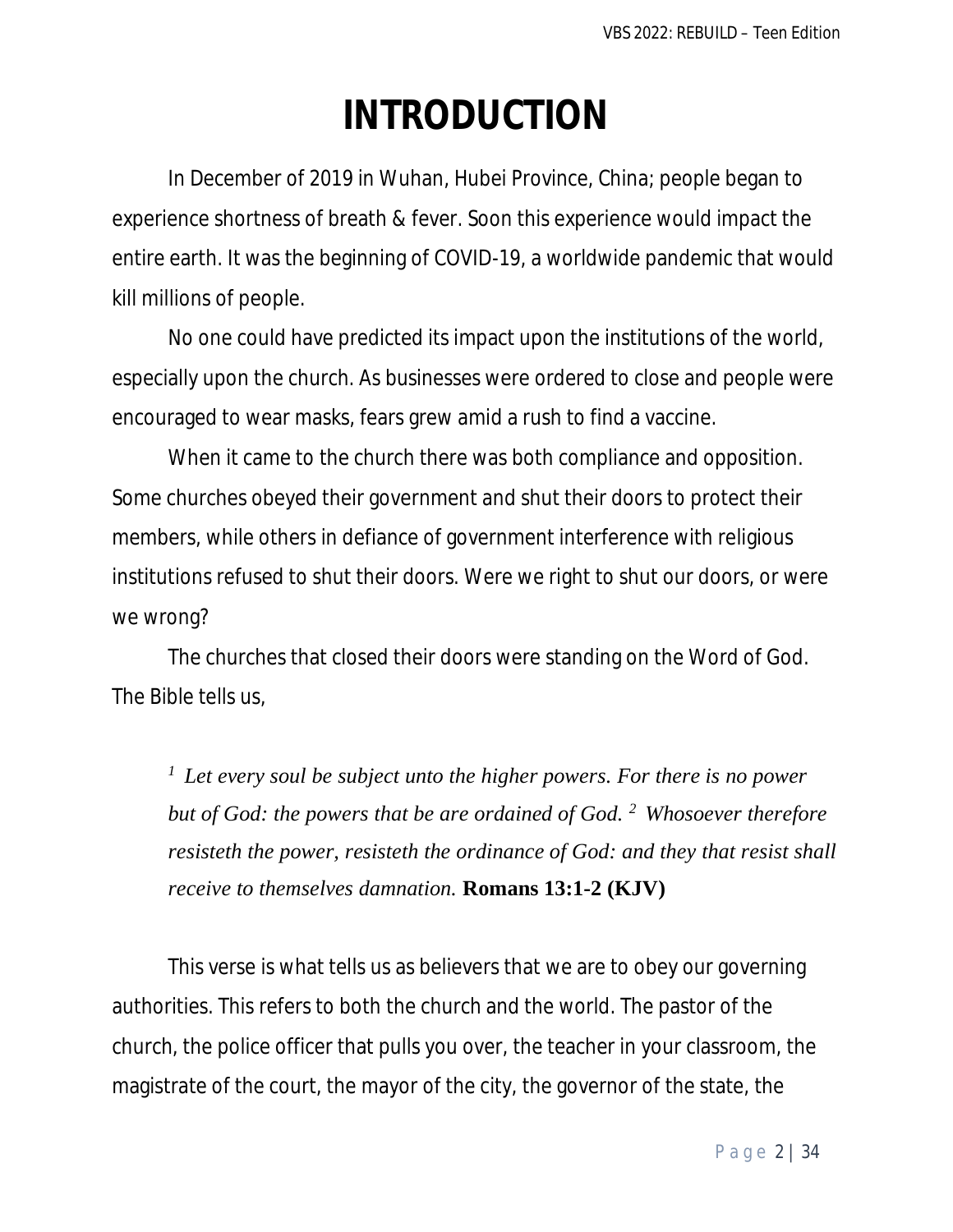leader of the country, all are in positions of authority and God's will is that we submit ourselves to the higher powers *(provided they do not tell us to do something that goes directly against the Word of God)*. As for churches that refused, many lost members and pastors to this plague, while others experienced no hardship whatsoever for refusing to obey their governing authority.

Our problem is that today it is more exciting to cast off restraint and to resist being told what we can and cannot do! This same mentality has permeated the church and is transforming worship and ministry in ways that God never intended. Why have we begun to cast off restraint? The Bible has an answer for that.

## *Where there is no revelation, the people cast off restraint; but blessed is he who keeps the law.* **Proverbs 29:18 (NIV)**

The church was once the moral center of every city and town, but now it has been removed from the center of town and pushed to the outskirts along with its beliefs and purpose. But Proverbs 29:18 said specifically, "*where there is no revelation…*" So, what is meant by "revelation"? The King James Version translates that word as "vision".

## *Where there is no vision, the people perish: but he that keepeth the law, happy is he.* **Proverbs 29:18 (KJV)**

The word vision means that every individual can clearly see where the church is headed, and where God is leading us. But it is also worth noting at this point that it is not productive to begin saying to oneself, "But we are not under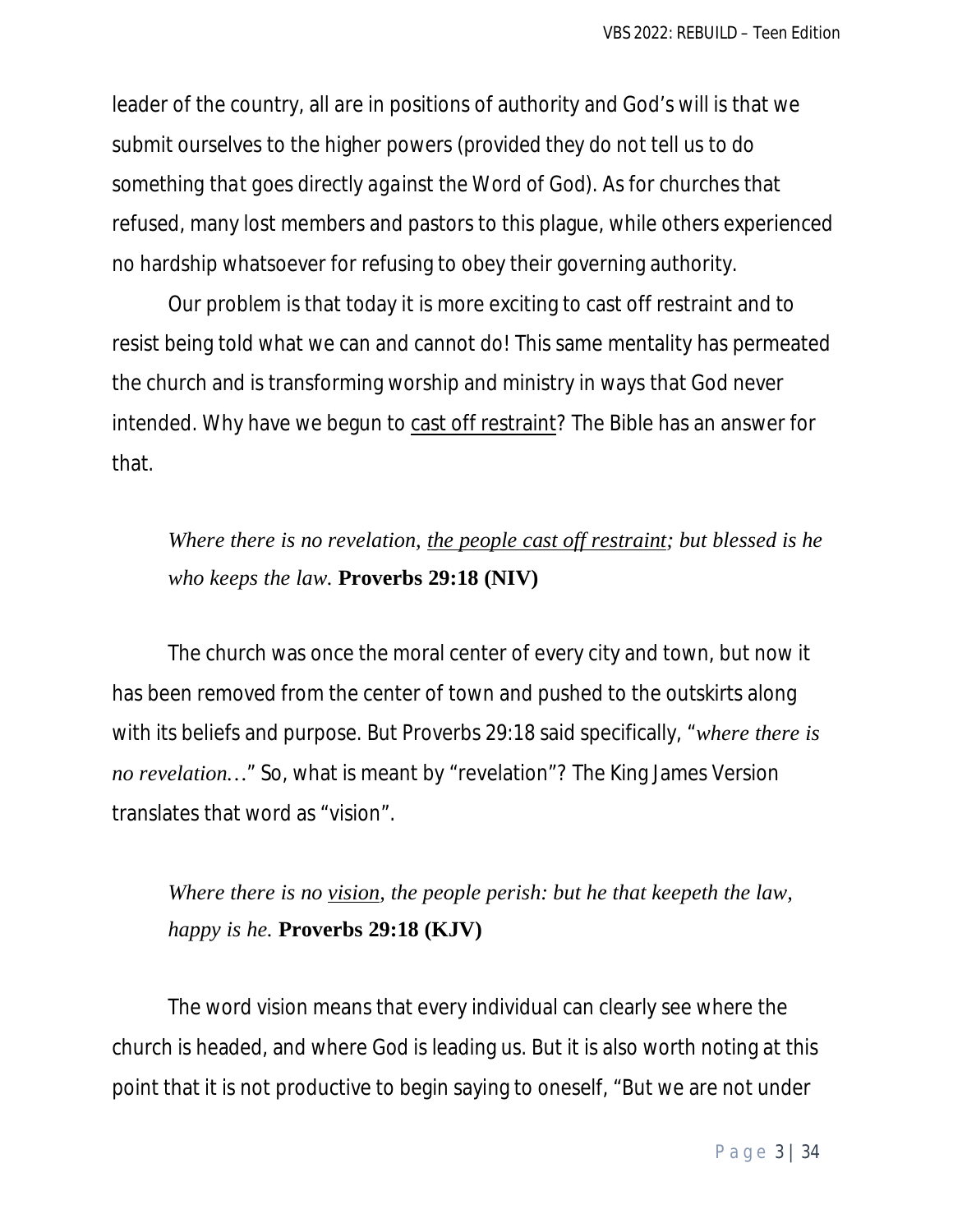the Law", and then disregard whatever has been said. While it is true that we are under grace, the law is still necessary to lead us to grace. We need to know that we **MUST** be converted or born again! The Bible says, born again not of the flesh; but of the Spirit. And can you guess what is perfect at converting the soul?

*The law of the LORD is perfect, converting the soul: the testimony of the LORD is sure, making wise the simple.* **Psalm 19:7 (KJV)** 

Yes, you heard that right! It is the Law. What law? The Law is more than just the Ten Commandments. The Law is contained in the first five books of the Bible. The Law convicts us of our sins and helps us to realize our need for His grace. Do you remember what the Bible says about us being saved?

*<sup>8</sup>For by grace are ye saved through faith; and that not of yourselves: it is the gift of God: <sup>9</sup>Not of works, lest any man should boast.*

#### **Ephesians 2:8-9 (KJV)**

When we have cast off restraint, when we refuse to let anybody teach us about God's Word and how God wants us to live, we will feel we have no need for Him, His Word, nor His grace in our life! And we have no desire to go to Bible Study, Sunday School, or church services. We will even give our parents attitude when they tell us to get up and get ready for church. When we act like this, we're already telling God we have no need of Him in our life. The church, the Word of God, the choir, the preacher, and all that stuff is just **NOT** important to "me".

How many parents pray for their children to be saved? How many children have already decided that when they get out the house to live on their own, they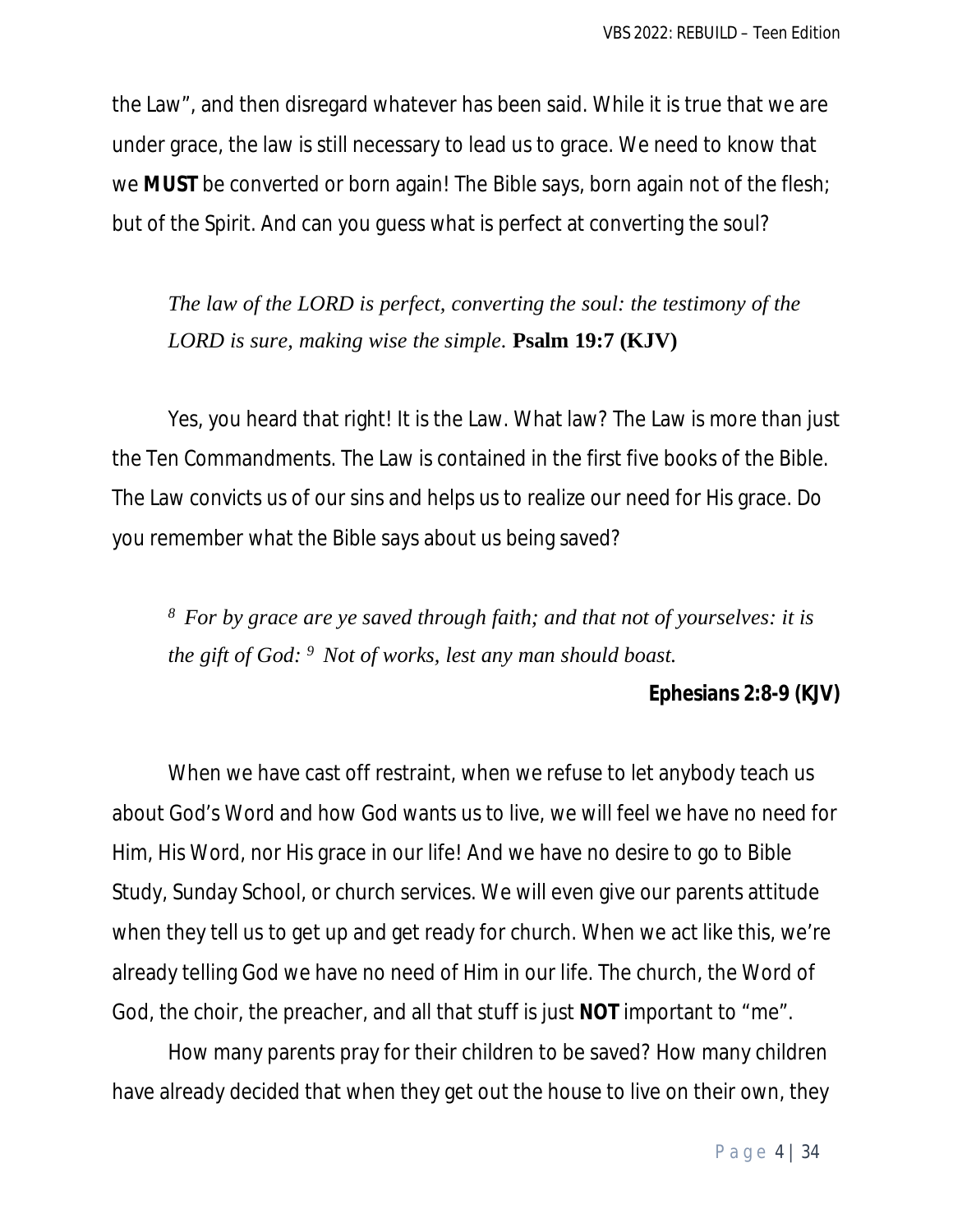will **NEVER** go to church again? What is the message **YOU** have learned about going to church? The only one who will be happy about you not going to church is the devil.

So how does God get us back to the church? Will it take another school shooting only this time it happens at your school and you are the one being shot at? Because as bad as some teenagers **THINK** they are, once it's their life in somebody else's hands, everything becomes very different. And while some teenagers will "act" tough for their reputation's sake, how do you "act" tough when the villain is cancer, or some debilitating disease, or COVID?

Was COVID a wakeup call for all of humanity? It affected everyone. At first the health experts thought children were in no danger but look at it now! Why would God allow this to happen if He is supposed to be so loving? WAIT A MINUTE! Let's flip the script! Do **YOU** love God? Then why don't **YOU** keep His commandments?

#### *If you love me, show it by doing what I've told you.* **John 14:15 (MSG)**

What we **REALLY** want is for God to show **US** that He loves **US** by doing whatever **WE ASK HIM** to do! And to be perfectly honest, there is a way for you to have that, but the requirement for it is where we so often fail! Here is the requirement in summary, "We **MUST** be saved, we **MUST** walk with Him allowing Him to direct our paths, we **MUST ALWAYS** obey Him, and we **MUST** ask in faith believing we will receive, and we **CANNOT** ask amiss that we may consume what we get on ourselves." Do that and you got it! But fail in any part and you will have none of it!

After the churches were able to reopen, we ran into a new problem.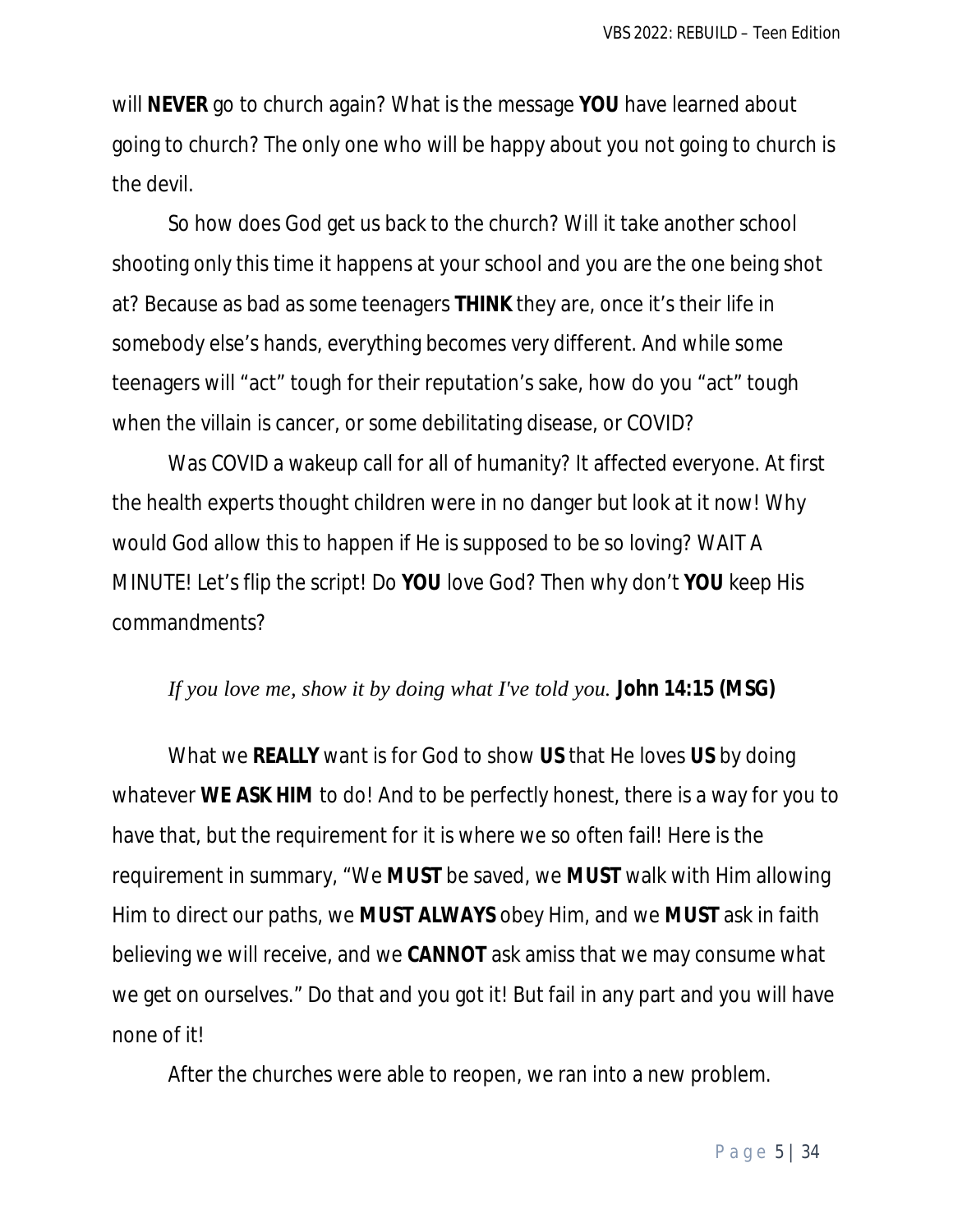A lot of people did not return to church. Now they have church via Social Media. Any teenager who didn't like going to church was happier now if their parents decided they are not going back yet, or ever again. But here's a good question for you to consider, could God be weening out His church of those who really didn't want to be there? Is He preparing for the rapture when He will take those who are saved away with Him? No, because there is yet prophecy to be revealed. But I ask the questions because now is the time for the people of God to REBUILD!

We need to take our ministries apart and put them back together, examining what worked and fixing what is not! I believe we have been blessed to have the opportunity to build new ministries and make things better for the church than before! I believe if we go back to the way things were, we will have missed a golden opportunity! Our focus needs to be on helping the teenagers within our community and getting community involvement so that other teenagers will be compelled to come and join in the work, increasing our reach and our effectiveness. We must have an open mind, not to change the Word, but to grow our understanding of the Word and its far-reaching implications. We want the church to become like the church in the book of Acts, where all people had all things in common. Do you believe it can be done? I do!

#### **QUESTIONS:**

- 1. How do you believe COVID has affected the church and you?
- 2. Do you believe there is a need to rebuild here at Morning Star?
- 3. How should we handle a ministry that still tries to operate under the principle, "This is "**MY"** ministry, and "**I"** am in charge!"?
- 4. If the church belongs to God as well as the people, do the ministries of the church also belong to God?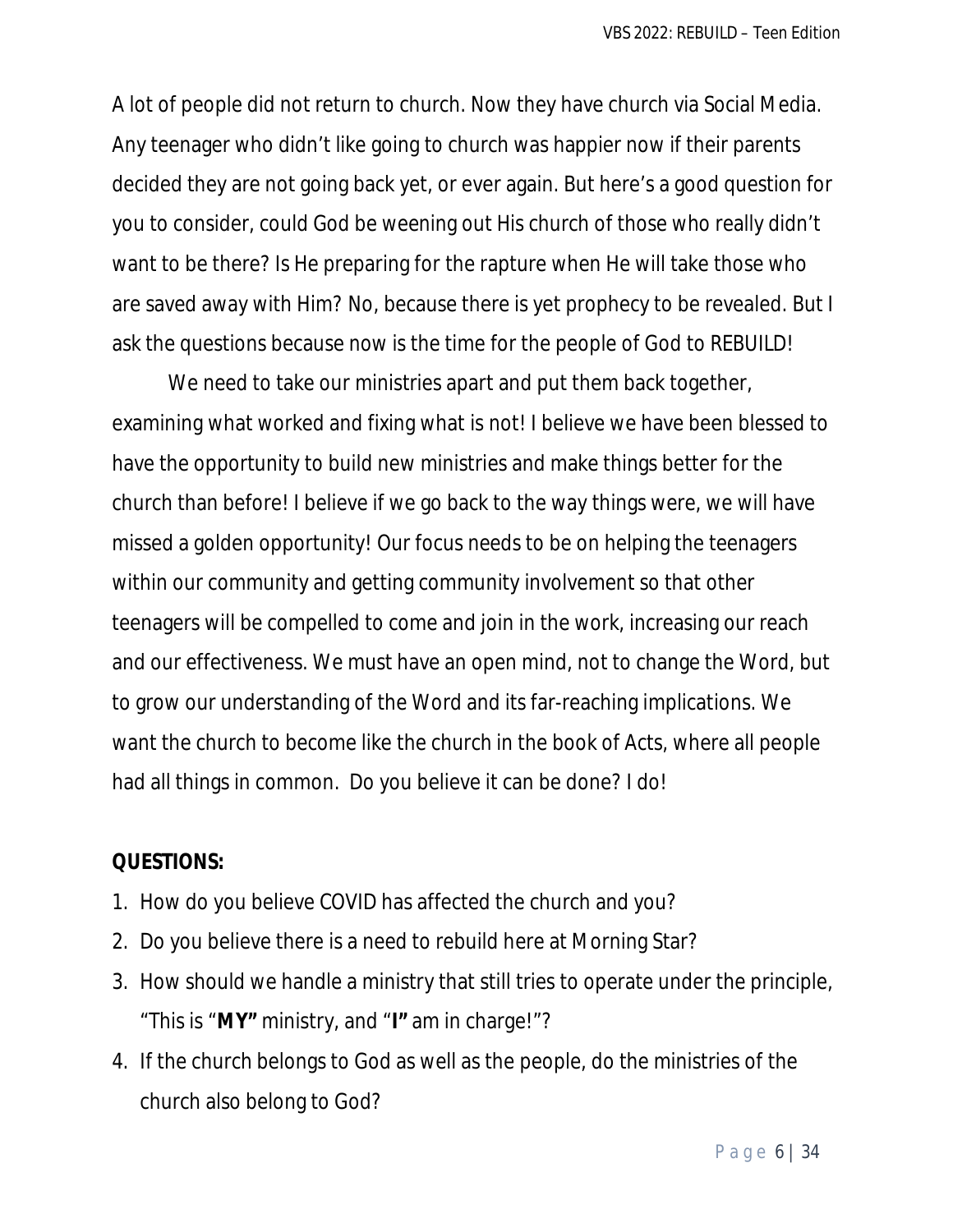**LESSON 1**

## **What do You Mean, Rebuild?**

When we are introduced to Nehemiah, he is living and working at the palace of King Artaxerxes as the king's cupbearer. He is visited by one of his brethren Hanani who is accompanied by certain men from Judah. When he inquired of the state of the Jews who had come back to Jerusalem from captivity and of the state of the city itself, the answer caused him to sit down and weep. He then mourned certain days, fasted, and prayed to God.

What broke his heart was how he saw God in relation to the things of God. He knew God is awesome and anything that bears His name or is of any relation to Him should also be awesome. But Jerusalem was in ruin, and the people who were there were suffering, and this broke Nehemiah's heart.

In similarity to Nehemiah's heart, our hearts ought to be afflicted by the current state of the church today. So many churches are struggling in a bad way to keep teenagers involved and facing the possibility of losing their youth ministry. And while some will sit back and say to themselves, "God is not going to let His church fail!", please wake up and realize who He has left to care for His church! He has not appointed cherubim to clean the church, repair any broken instruments, to pay the bills and restock needed supplies, so that you can just come on Sunday and all things are decent and in working order and to your liking. He left His church in all our hands to supply and to do all things necessary.

Many cannot begin to understand the depth of the peril when 80% of the church has been supported by 20% of the people. But now that COVID has ravaged the earth, the 80/20 is more like 85/15 to 90/10! Do we care? Are we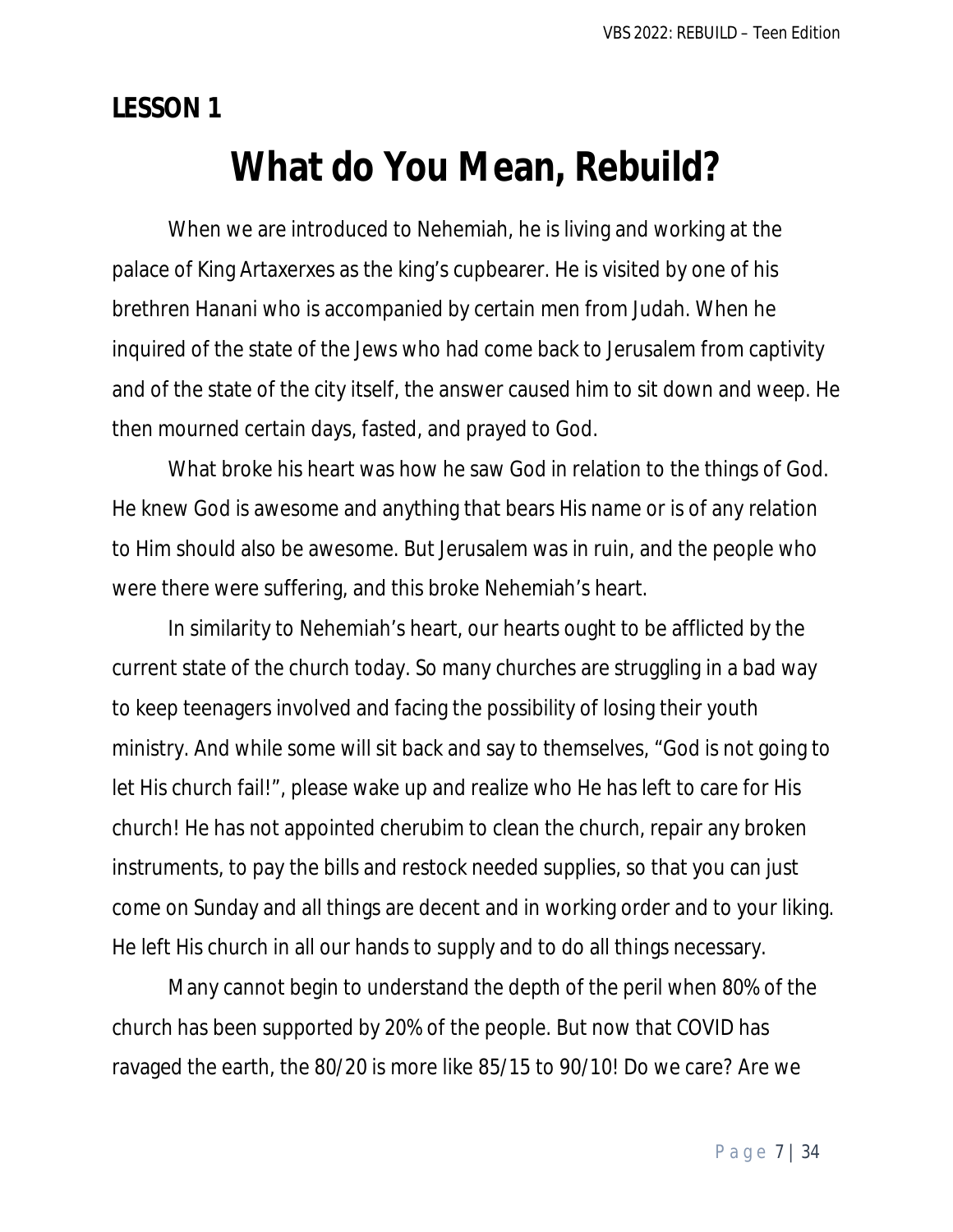concerned? Are our hearts not stirred like Nehemiah's?

Morning Star used to have youth ushers. We would have 7 ushers on the floor on Sundays using hand signals to communicate. Guess how many teenage ushers we have in training now?! We had 5 choirs and now we have 2 with dwindling numbers! While it's true many have grown up, moved away, or relocated, the church must go on! We became so used to others doing things for us and making sure things were proper and in place until now we don't remember how to do certain things, or we never learned.

That's why **NOW** is the time to rebuild! That's why **NOW** is the time to be trained and to join in and to help! What is it we need to do? We need to rebuild the wall that is Morning Star! Only this time we build it better! This is not our friend's church, or our neighbor's church, this is **OUR OWN** and she needs us **ALL** to help.

Nehemiah spent a lot of time in prayer before acting which is one reason why the Hour of Power ministry has been brought back. How do you think it would look to God if teenagers showed up to pray for 1 hour **EVERY** Sunday morning? Some are already saying, "I can't pray for a whole hour!", but you will never know until you try. Once you get into it, you will discover that an hour is not enough time because there is so much to pray for. And we will help you to know the things to pray for. Ok pastor, but pray for one hour? Yes! The Bible says…

*…for mine house shall be called an house of prayer for all people.* **Isaiah 56:7 (KJV)**

How do we do this you might ask? Nehemiah first repented of his own sins and then he acted as an intercessor for the sins of Israel, confessing and repented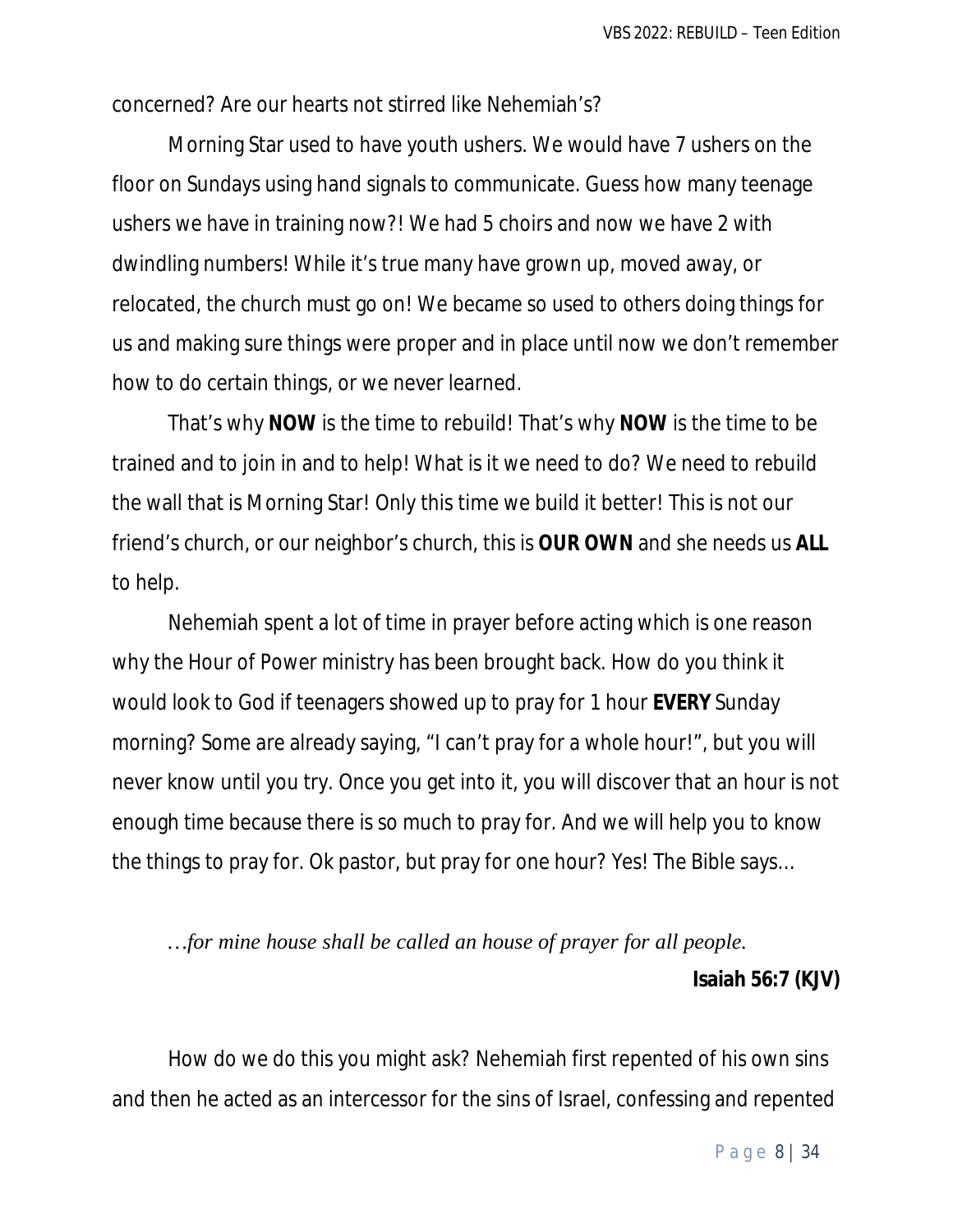for the people he cared so much about. He also prayed about a way to do something about the situation and for the favor of God before the king. Like Nehemiah we to can pray for the people to return as well as for God to send us new members. We can pray for more deacons, more trustees, more choir members, etc. for every ministry of the church. But here's the catch! If God answers us and they come to the same old things as before, do you think they will stay or will they leave?

One problem I saw with the youth ministry was the lack of input from the youth. So, I approached the youth one day and asked them if they would like to go on a retreat? One where they could get away rom the church and spend the night at a retreat facility and have some fun along with some class time for instruction. The response was an overwhelming YES! And Morning Star made sure money was put in place in the budget for the youth to have a retreat.

Later that year, a meeting was being held as the adults planned the retreat when suddenly a knock came on my office door. The person entering was from the meeting and had come to tell me that **THEY** decided they were not going to do a retreat (*mind you as the youth had requested and the church had approved*). So, I responded by saying, "Ok", and asked the person who brought me the news to go back and let everyone in the meeting know that I would be calling a church meeting to take the money back out of the budget that had been placed there to support a youth retreat. Three minutes later there was another knock at my door where the same person stuck their head in to inform me that the youth retreat was back on!

I was fighting for the youth of the church and what they said they wanted! Someone else evidently felt they knew better what the youth wanted, and in their opinion, it was not a retreat! I shared this to say the youth ought to have input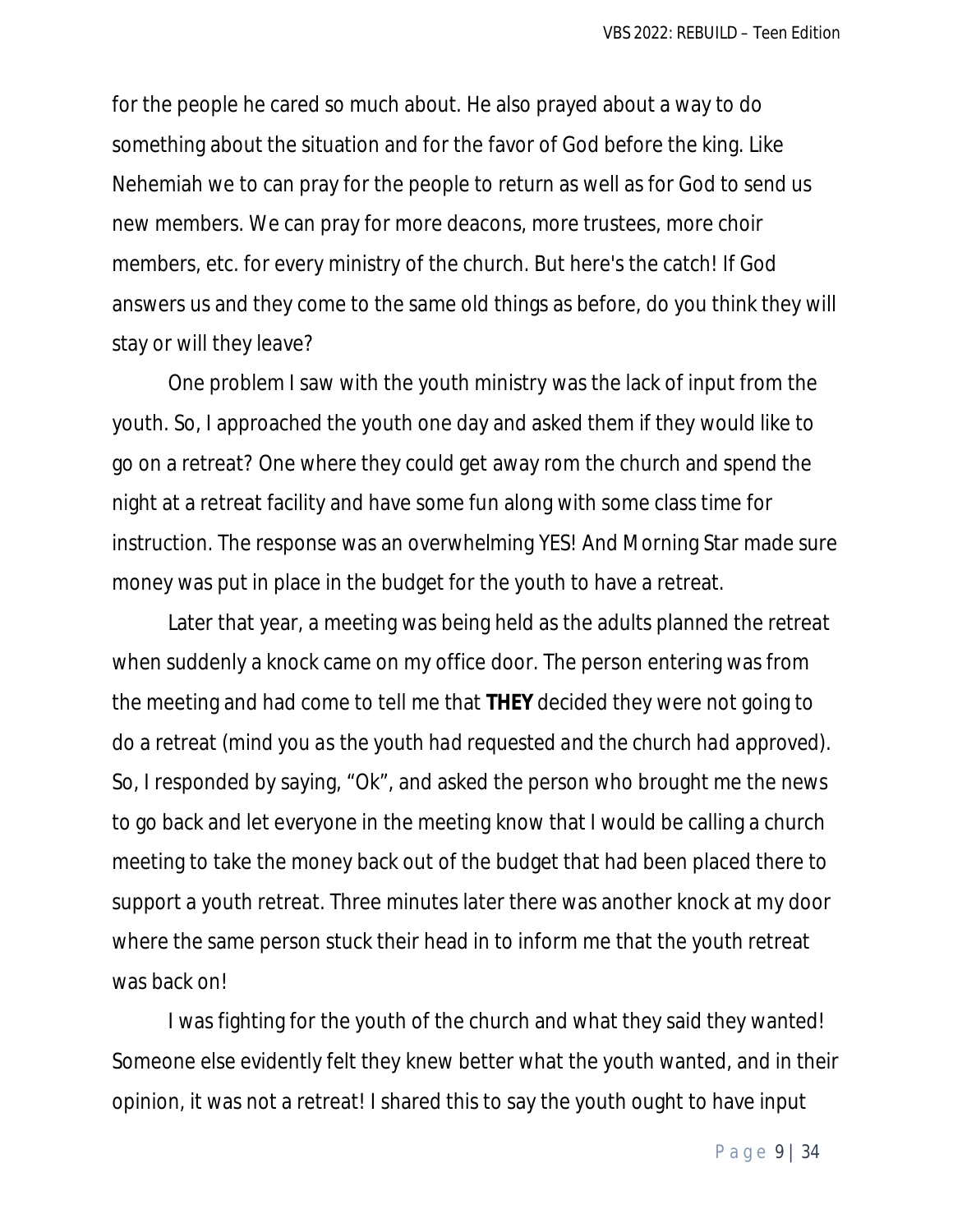into what their ministry will do! Otherwise, they will lose interest and not want to participate.

We must be careful of ministry members who believe and act like **THEY** alone are the boss of their ministry. There is only one head of the church, and His name is Jesus! And beneath Him is the under-shepherd of the church who holds the title of Pastor. We all (including the pastor) are at best stewards with specific roles, but there is only one in charge, and He does not behave like us! Halleluiah!

If I am the president of any auxiliary of the church, then I am the leading **SERVANT** of that auxiliary and I need to set the example of service for that ministry. That's why you may see your pastor with a broom sweeping or carrying a bag of trash to the trash can or pulling the trash cans in from the street and putting them back where they belong. Because I am the pastor does not mean I am above doing these things, it means I am the leading SERVANT of the church and must set the example. There may come a day when I am unable to do these things and need the assistance of others, but until then I must be an example of the believers.

*Let no man despise thy youth; but be thou an example of the believers, in word, in conversation, in charity, in spirit, in faith, in purity.*

#### **1 Timothy 4:12 (KJV)**

Rebuilding starts in all our hearts and evidence is shown in our hands and our feet and our giving. And remember our giving includes our time, our talent, and our tithe.

It's time we sit down and take an inventory of our respective ministries. We need to question everything. What is our purpose? How are we fulfilling our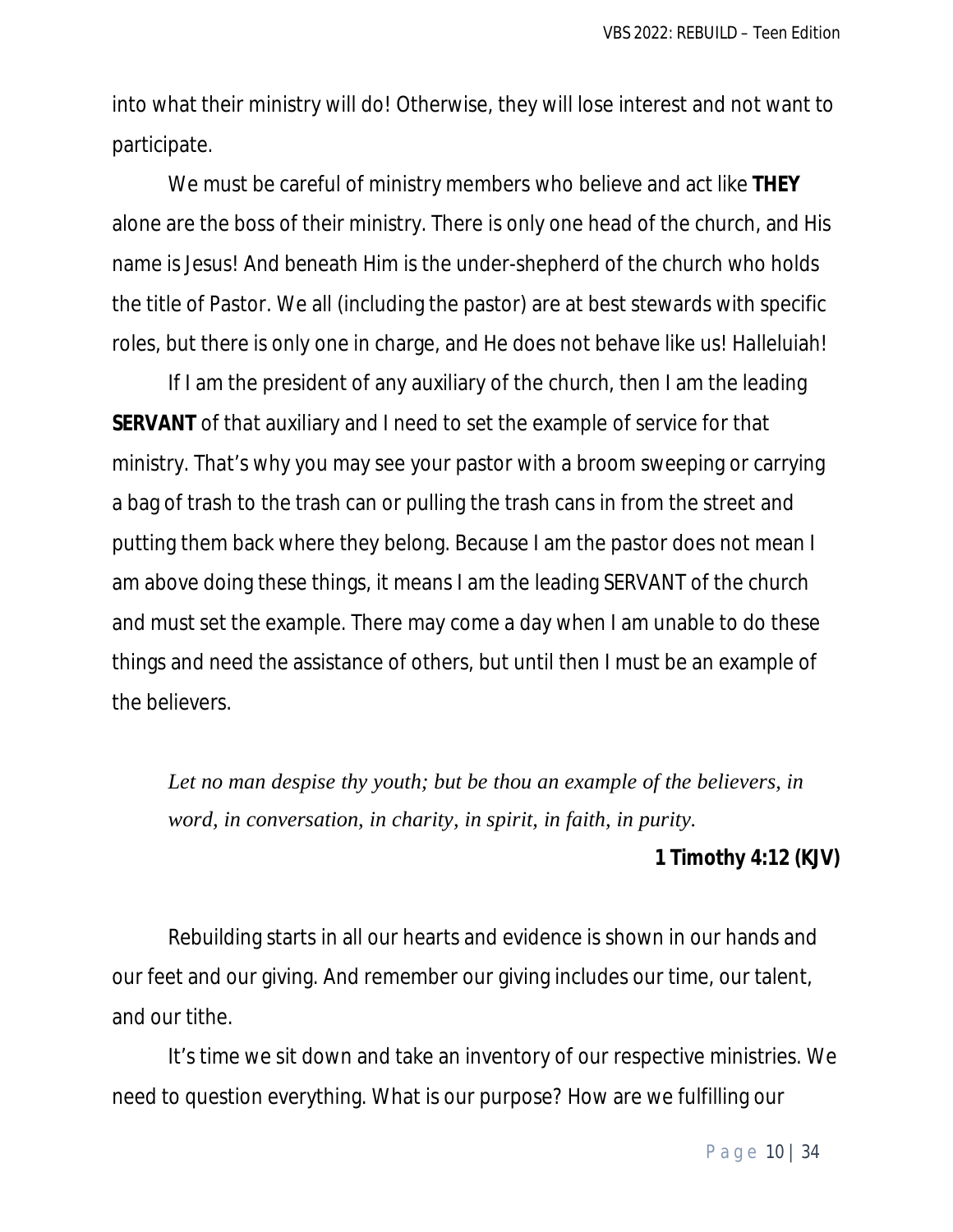purpose? Are we growing or are we shrinking? What standards have we set and are we keeping them? Do we all get along? Is there any quarrelling within or over how or when or where we do things? Ask for input from other members who are not a part of your ministry but who may have an excellent idea that no one else thought of or considered.

This is just a starting point for each ministry, but we must ask the tough questions and receive the tough answers. Otherwise, we will fail our God and our church family. Once we have our ministry rules laid out, we need to follow them. We can begin by following Nehemiah's example.

- 1. He began with himself and getting his heart and his soul right with God.
- 2. He prayed for God's direction and favor.
- 3. He went before the king for permission as well as resources.
- 4. He journeyed to Jerusalem with all his accompaniment.
- 5. He surveyed the problem and then prayed for 3 days.
- 6. He made one speech to the people and God knitted their hearts together.
- 7. The work began! (And so did their problems!)

Nehemiah faced opposition because the devil did not like what God was doing through him. You too can expect opposition at some point along the way **IF** you are doing the will of God. Don't fear it, embrace it with joy, because God's going to grow your faith, and prove His promise which says…

*Ye are of God, little children, and have overcome them: because greater is he that is in you, than he that is in the world.* **1 John 4:4 (KJV)**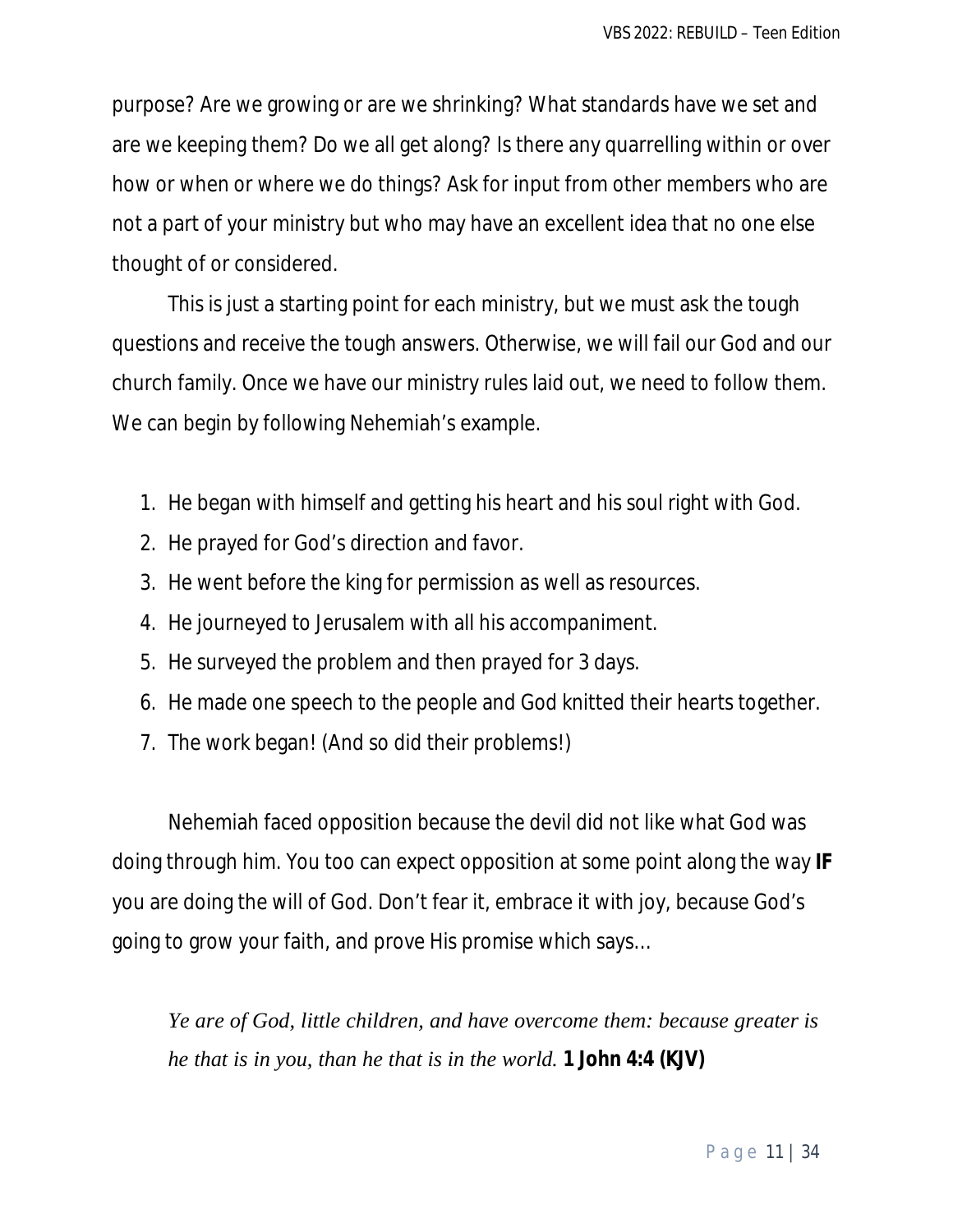## **LESSON 2**

# **Working With Rubble**

When Nehemiah surveyed the Walls of Jerusalem, he found the walls torn down and the gates thereof burned with fire. These were the materials Nehemiah had to work with, beside the timber from the king's forest that king Artaxerxes had given to Nehemiah to use in rebuilding the wall. Can you imagine trying to build a wall with rubble? Can you imagine trying to build a youth ministry with rubble? If we go back to building the way things were built before, we can expect the same results as before. If the adults sit down without any youth involvement, we can expect the same results. But if the adults ask the youth to come out and participate, then it's vital that the youth show up and participate. But the fact is only a few MIGHT show up, and all they are left to work with is rubble. The youth ministry will be what the youth make it! No more nor no less! It's not that the teenagers have all the say so, but that everyone has a voice. Obviously we can't do things like take a flight on Elon Musk's Rocketship into space, but there are things we can work on doing. The question is are **YOU** willing to help? Because the wall must be rebuilt.

We must begin by asking the question, "What is meant by rubble?" According to the website dictionary.com, rubble is broken bits and pieces of anything, as that which is demolished. The church is not brick and mortar and wood and cement, it's flesh and blood. But how is it then that we as people can be considered as rubble? Do you remember the centurion whose daughter had died in the Bible? Let's take a look at something he said as well as something Paul said that I believe will help us to understand.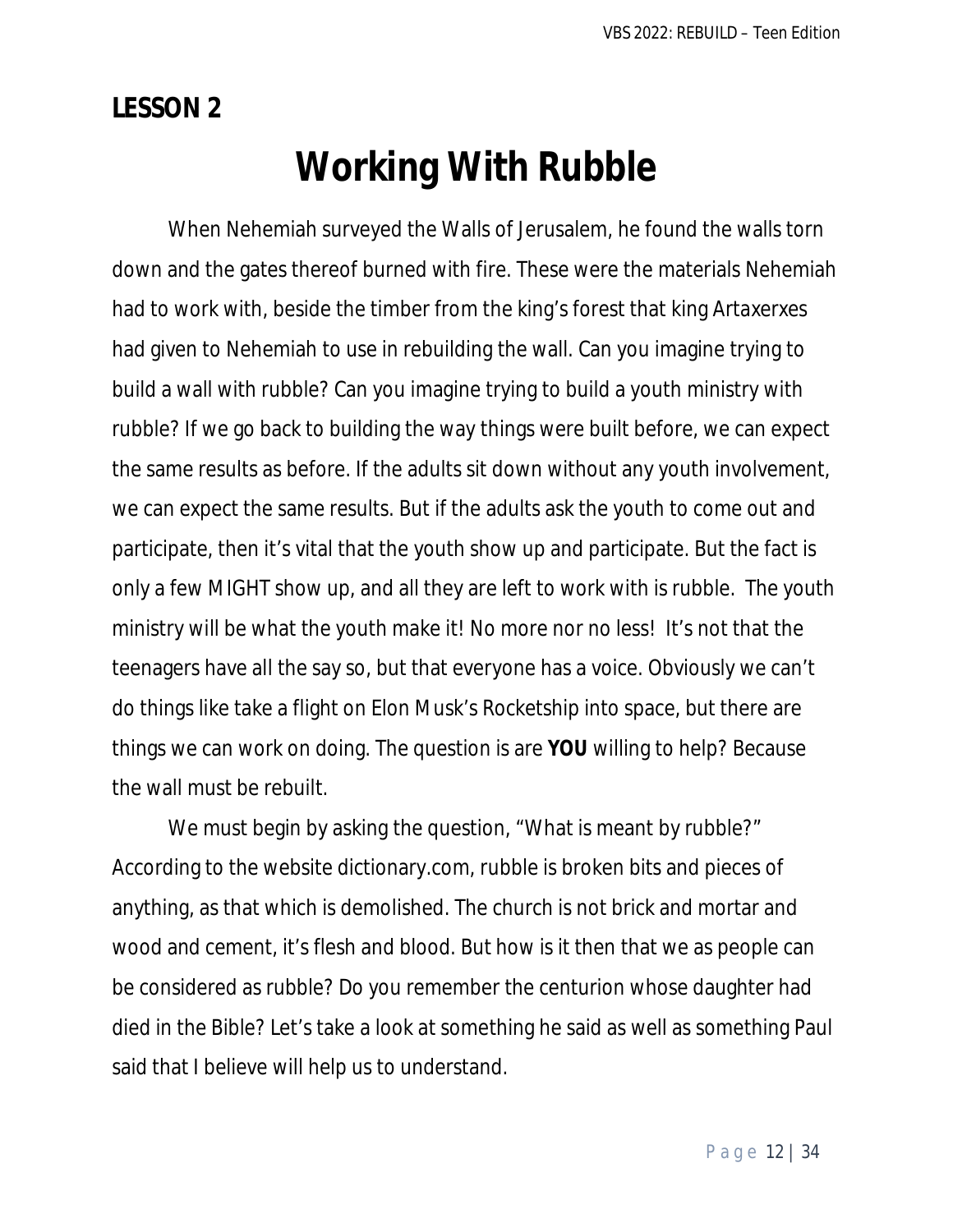*The centurion answered and said, Lord, I am not worthy that thou shouldest come under my roof…* **Matthew 8:8a (KJV)**

*For I am the least of the apostles and do not even deserve to be called an apostle, because I persecuted the church of God.* **1 Corinthians 15:9 (NIV)**

The centurion was a soldier with command. He did not profess himself to be a deeply religious man, but as a soldier he had killed other men in battle. He knew where he stood in relation to God and the things he should and should not do. He knew he was a sinner.

As for Paul, he used to persecute Christians and put them in jail. He knew he was wrong for doing so and therefore also knew that he was a sinner.

The point I am trying to make is that all of us are broken because all have sinned and come short of the glory of God. Therefore, the church is comprised of broken people, and **WE ALL** are as the rubble Nehemiah and the Jews had to build with. Torn down by the world and scattered by the storms of life, but they took what they had and built! **And so shall we!** So don't count yourself out, count yourself in!

A lot of times we write things off because we don't believe in it, or we don't believe a certain person is capable, or we don't like this person or that one. We are setting ourselves up for failure whenever we doubt the ability of God! The work necessary to build the wall would demonstrate their faith in God. They needed to believe in order to start the work and remain faithful to the end to complete the work. Granted it was no small task but imagine how inspired they were by seeing how quickly the wall came together as everyone worked beside each other, and others were pitching in elsewhere when their part was complete!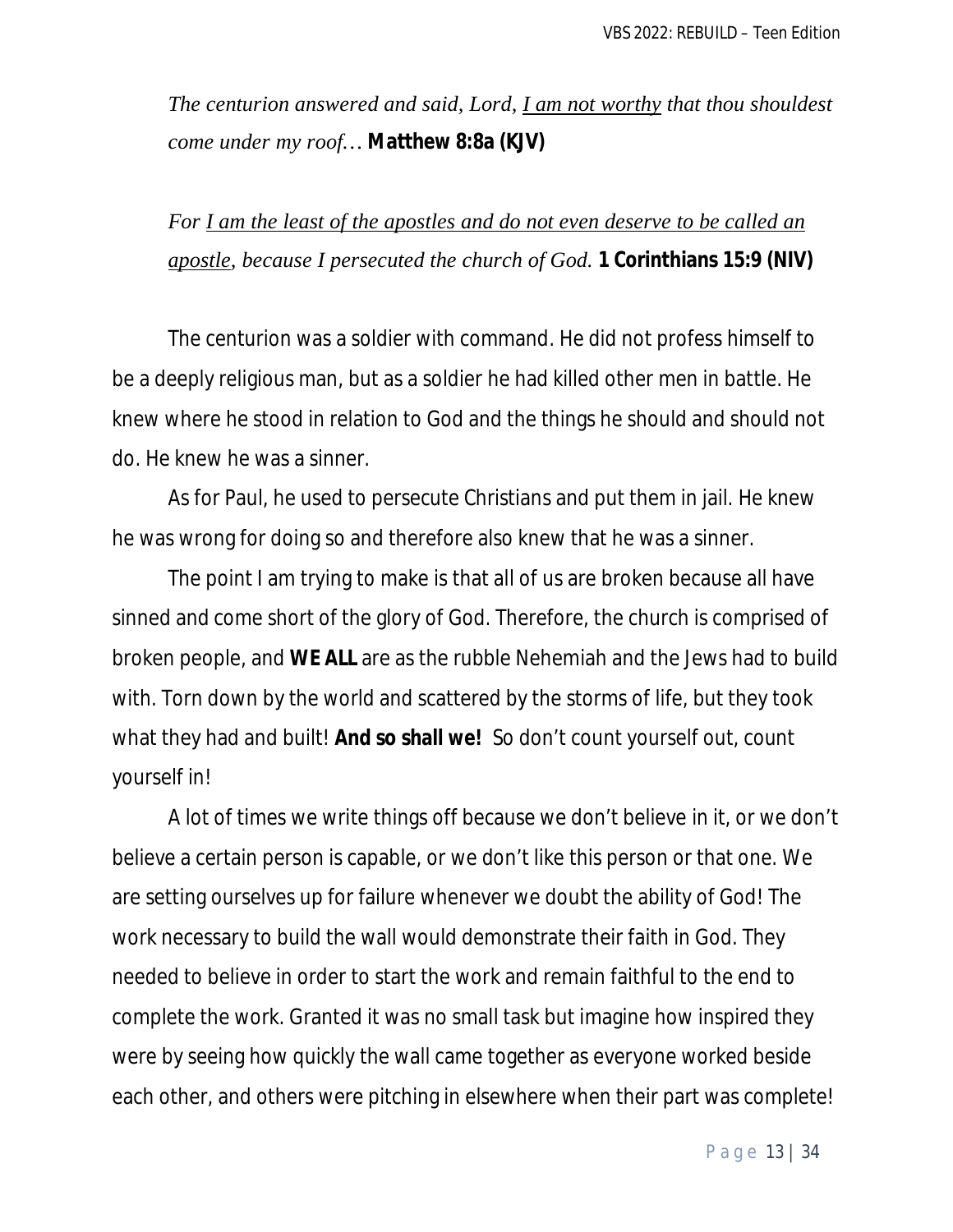We must also have that kind of faith! Faith to start the process and faith to see it through to completion. Therefore, we shall take our broken pieces and build because **THE FOUNDATION HAS NOT CHANGED!** Halleluiah! And what good is a wall if the foundation be not established?

## *For other foundation can no man lay than that is laid, which is Jesus Christ.*  **1 Corinthians 3:11 (KJV)**

And so, they built the wall! They began by clearing away the rubble and then reorganizing it as they rebuilt the wall layer by layer. First, they laid the outline of what would be the length and width of the wall, then they filled in between, organizing more of the rubble. The exterior *(what people would see)* was supported and strengthened by the interior *(what people would not see)*. That says in every ministry there will be people who are visibly seen as workers, but behind them will be people who also support the ministry but are not seen. All are necessary for the success of any ministry.

Permit me to give an example. When the choir sings a song with a lead singer, a lot of people focus on the lead singer complimenting that person on how well **THEY** sing. But oft times there is a choir behind them singing in the background who never receive the compliments. The song would not be what it is if not for all the voices supporting the soloist. So it is with ministry, you may not get to hear nor receive the compliments, but God knows everything everyone is doing. Your accolades may come later when you appear before the judgment seat and are rewarded for your faithfulness.

To rebuild our youth ministry let us first examine how the wall was built. In building the exterior portions *(what would be the outer sides of the wall)* and then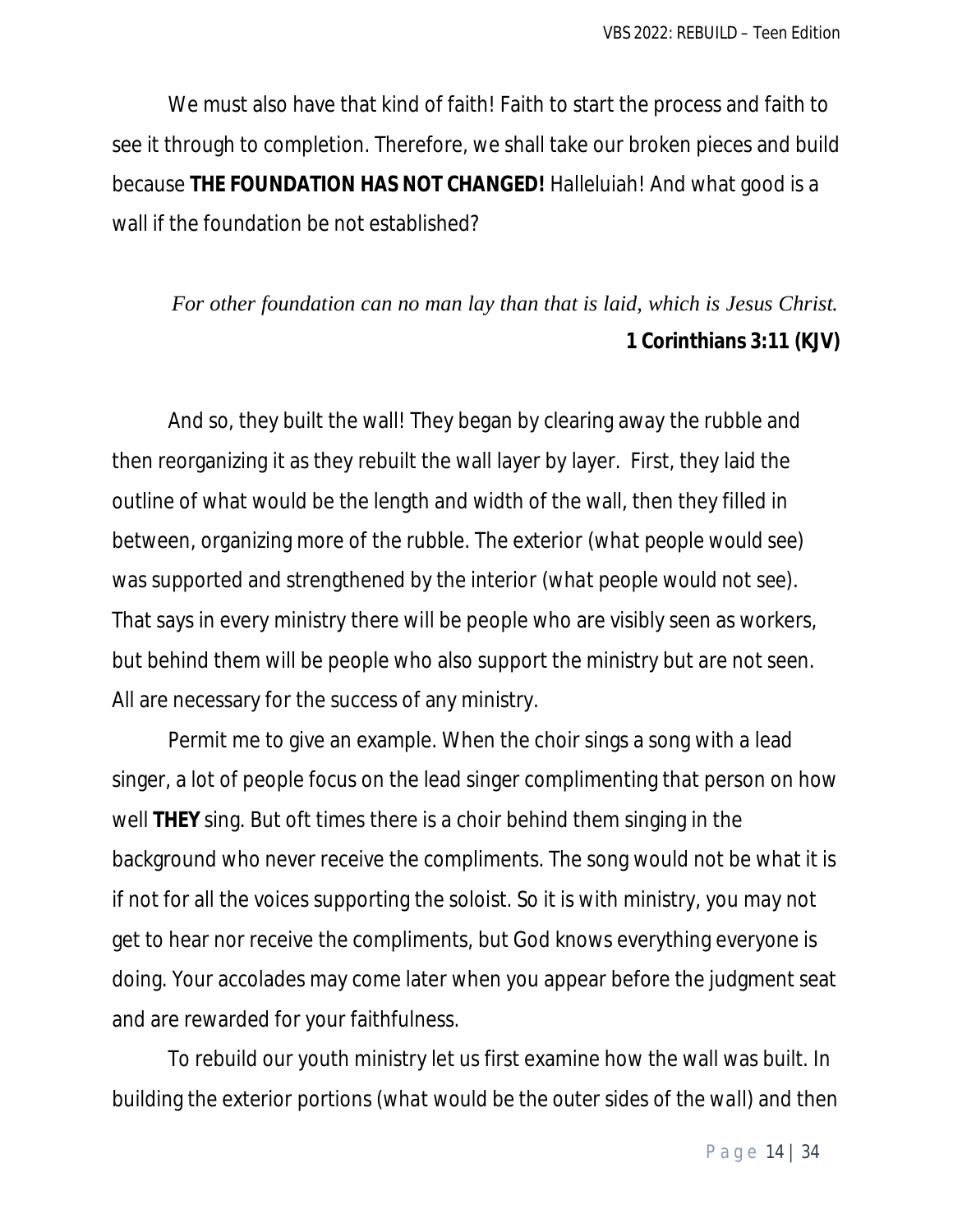strengthening the whole wall by back-filling with both large and smaller pieces of rubble, the wall would rise level by level defined by the size of the rubble. And even though it was rubble, the rubble was organized to fit tightly together. And the Bible says all the people worked as one. If you examine the picture to the

right, you will see the woman walking on top of what is believed to be a historical portion of Nehemiah's wall. You can see how broad the base is and how it was built up layer by layer. The base had to be able to support the weight of the wall, while its width added strength and stability.

Therefore, we must build the same way. First laying down the structure of our respective ministries and rules binding it together *(like an outline)*, then back-filling



with willing members until we too are strong and ready to handle the work. The more members we have participating translates into the work load the ministry will be able to handle. Right now, we have ministries with only a set few people doing all the work. As the workers wear themselves down, they are not able to take a break. What happens next is the workers become short tempered, easily angered, stressed out, and before you know it, they don't want to do the work anymore. Listen, even Jesus told the disciples to come apart with Him and get some rest! The more depth a ministry has, the better it will be at handling heavy workloads. Depth is often defined as the number of participants.

But wait! We must also have our focus on the community! And how will we incorporate that aspect into our ministries? I believe doing so will be easier than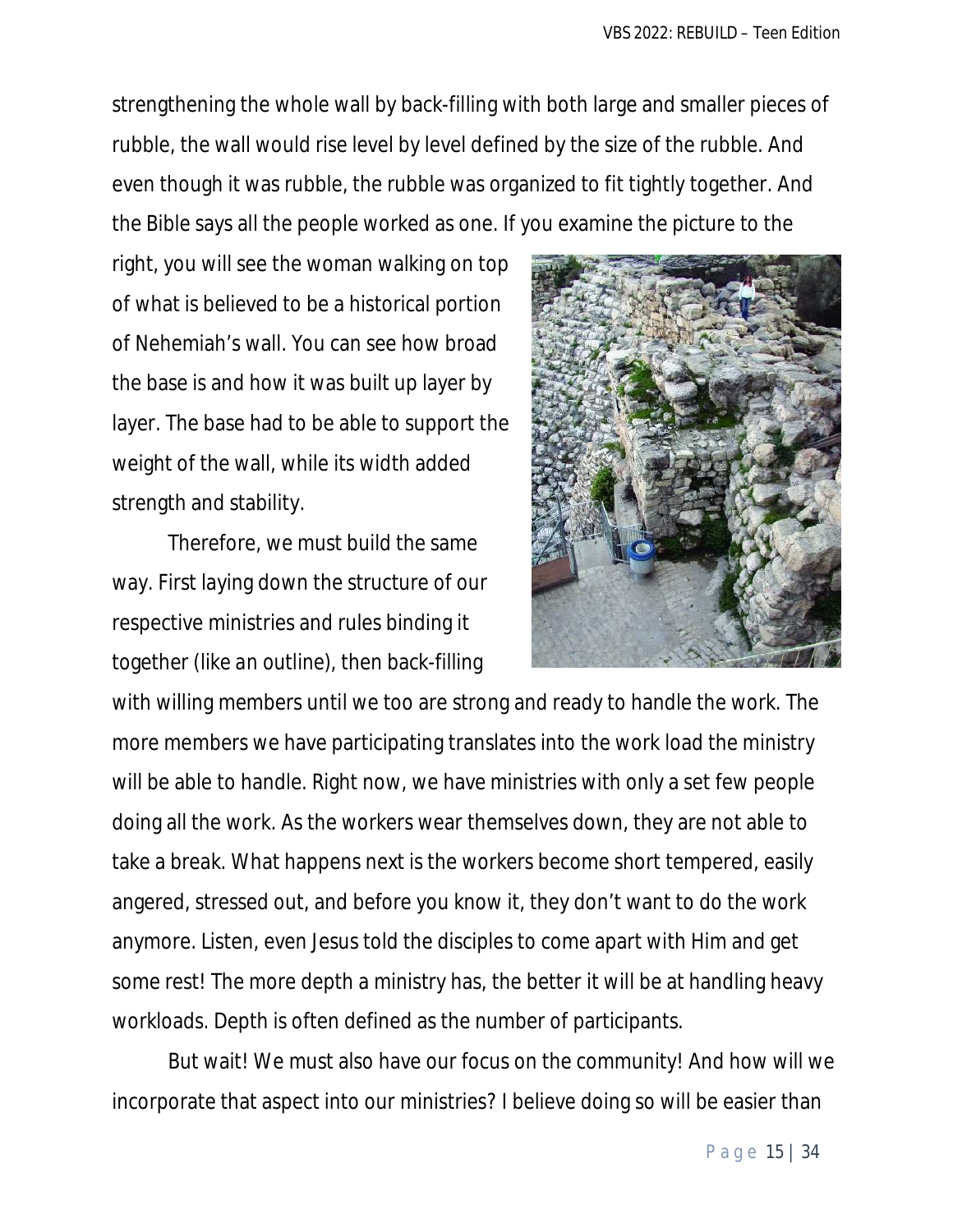most people think. Nehemiah included everyone in the effort to rebuild the wall. Some worked directly on the wall while others supported those who worked and their families. It was paramount that the work continue because their enemies were lurking about.

We can include the community by informing them of what we are doing *(youth sponsored programs such as fun trips, events such as worship in the park or having our Christmas Cantata, or just friendly reminders to join us for worship as examples)*. As each ministry hosts an event or supports an event, word is sent to another ministry during the planning stage to get the word out. Advertisement is created, approved, and then sent out through various means informing the community.

Communicating with the community will be a separate ministry's specific purpose. And that separate ministry will create the flyers and get the word out through social media, community emails, our church website, etc. With ministries working together *(just as all the people worked together building the wall)*, we can complete our rebuilding efforts in record time, and greatly increase the possibility of gaining new members who will come in and work with us to continue to build. We will see our church coming together, growing, and becoming stronger in the Lord!

No member of the church should be left out or turned away. Some have the desire but don't possess the know-how. That person may need to be trained in what to do. But everyone will have to work together as one church. If we will be bold in our work for the Lord, He will guide, deliver, and protect us. Especially when the enemy tries to discourage the workers through fear, negative comments, threats, etc. just like the enemy tried to do to Nehemiah.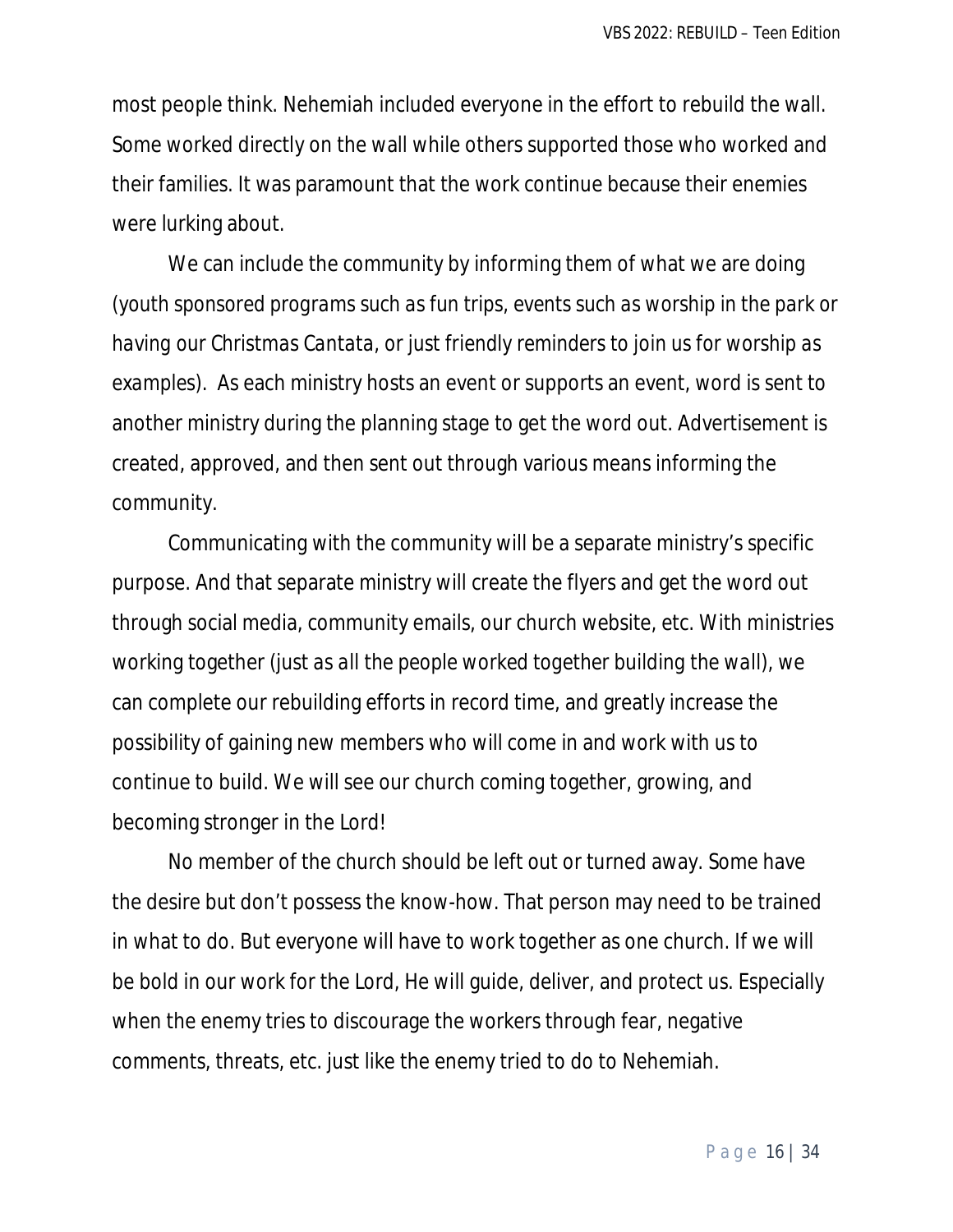## **QUESTIONS:**

- 1. What happens when one person is the sole owner of the ministry? Why does this style of ministry discourage most participants?
- 2. How would one create the framework of a ministry?
- 3. How hard is it to work with rubble? Did working with rubble hinder Nehemiah and the Jews efforts to rebuild the wall?
- 4. Are you willing to help rebuild our youth ministry and make it better for the other youth coming after you?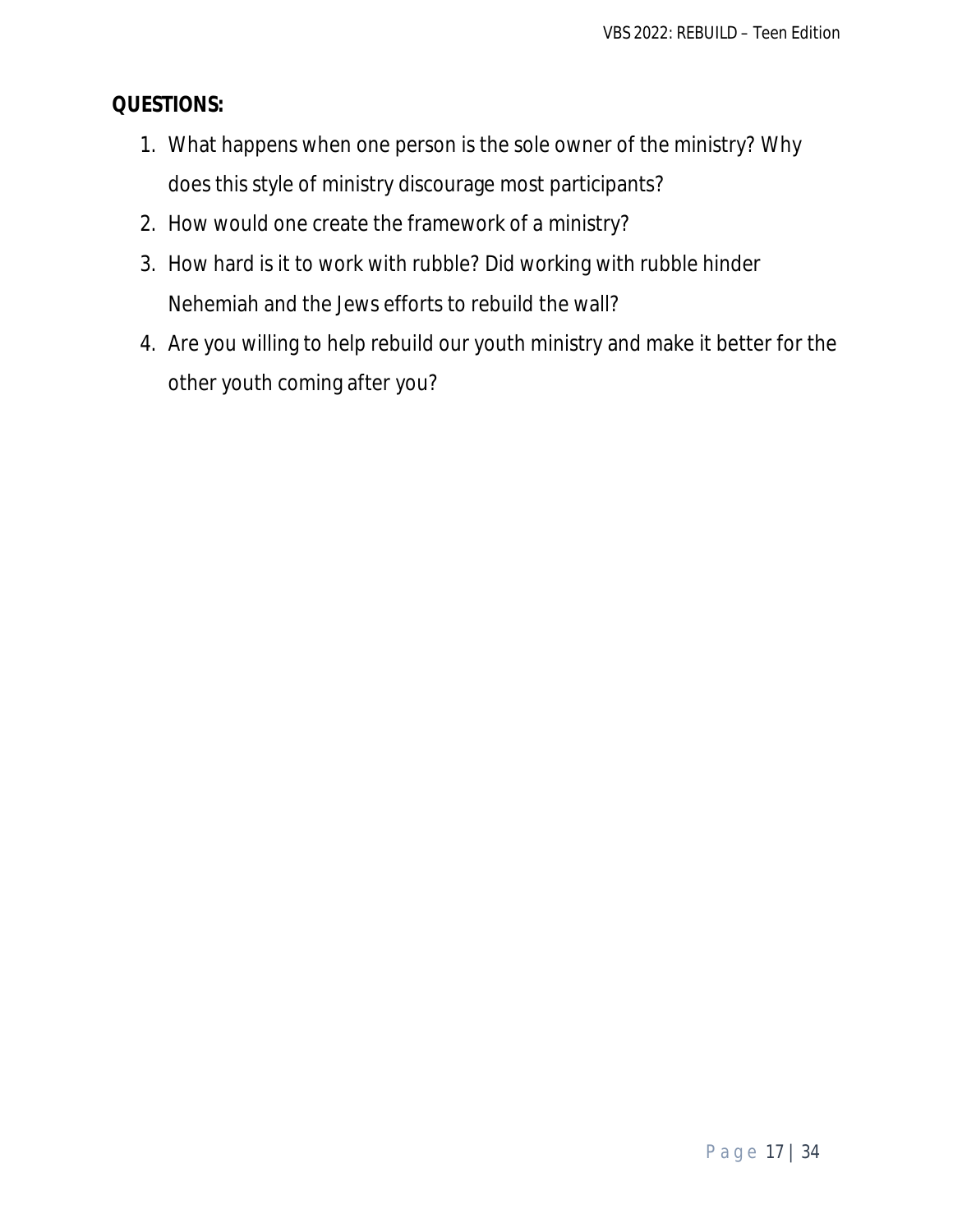## **LESSON 3**

# **Opposition**

Have you ever noticed that in ministry, whenever you start to do a good work, the enemy always seems to show up to try and hinder the work? When Nehemiah first arrived at Jerusalem, the enemy was already taking notice. Sanballat and Tobiah were quick to resent his arrival even though they did not yet know what he was doing there. But since he arrived with an escort and ample supplies, they paid very close attention and began to inquire.

As soon as they understood why Nehemiah had come, they began to spread threats and negative comments…

*But when Sanballat the Horonite, and Tobiah the servant, the Ammonite, and Geshem the Arabian, heard it, they laughed us to scorn, and despised us, and said, What is this thing that ye do? will ye rebel against the king?*

### **Nehemiah 2:19 (KJV)**

Opposition can come in various forms and ways, but opposition must always have a voice! Someone who is willing to echo the words of the only one who still desires to put an end to anything God wants to do. Satan was once an anointed cherub until iniquity was found in him. The iniquity that caused his downfall was the sin of pride.

*<sup>14</sup>Thou art the anointed cherub that covereth; and I have set thee so: thou wast upon the holy mountain of God; thou hast walked up and down in the*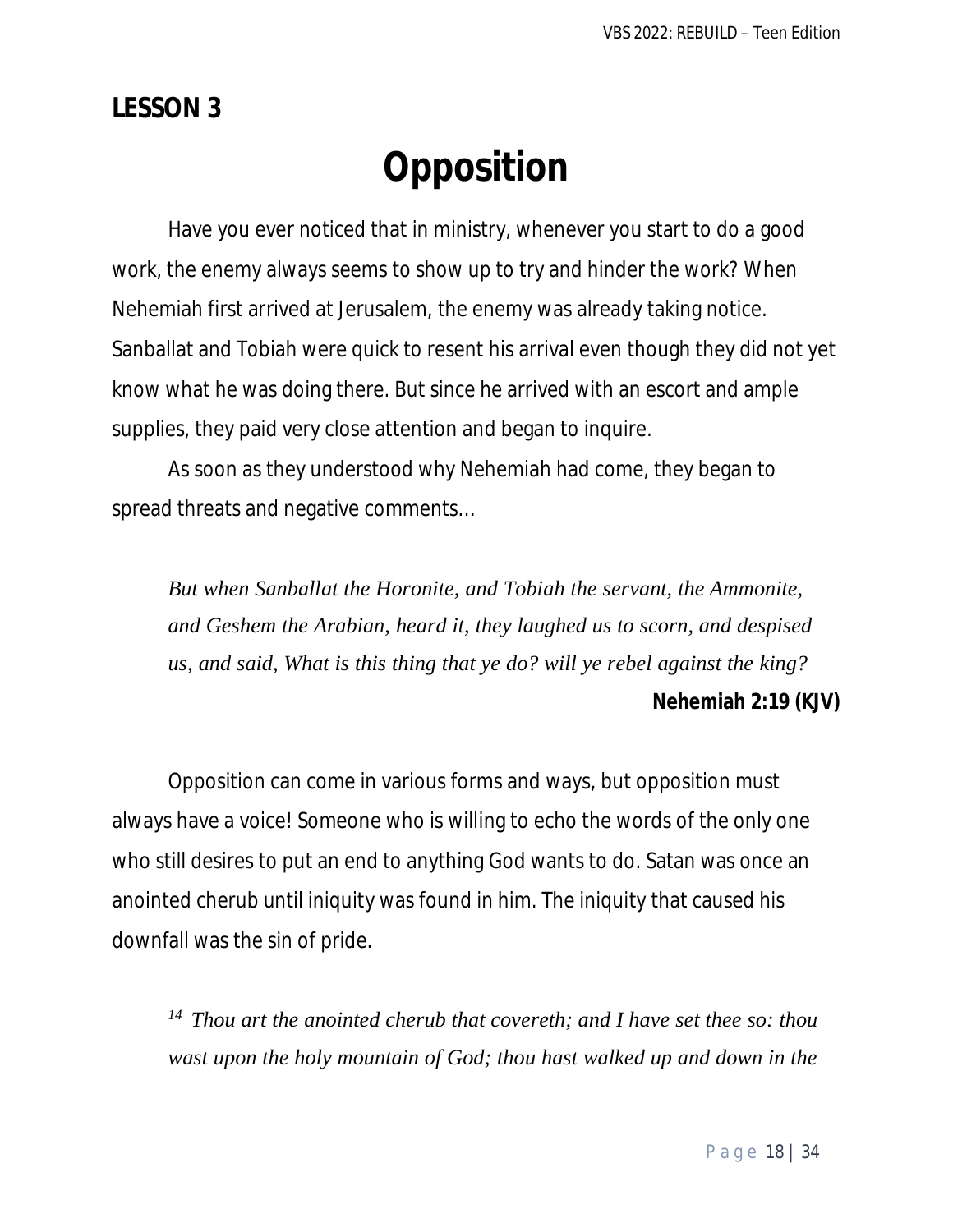*midst of the stones of fire. <sup>15</sup>Thou wast perfect in thy ways from the day that thou wast created, till iniquity was found in thee.* **Ezekiel 28:14-15 (KJV)**

Yes, Satan's fall was great as he was stripped of his glory. While we are here let's get one thing straight. Satan does not run around in a red outfit with horns on his head and a pointed tail and carrying a pitchfork. In the Bible he was covered with every precious stone, and the workmanship of his tabrets and his pipes was equally beautiful. But when he tried to make his own throne and set it above God's throne, God cast him out of Heaven. He fell to earth and Jesus even testified as a witness to this event. Look at what Jesus said…

## *And he said unto them, I beheld Satan as lightning fall from heaven.*

**Luke 10:18 (KJV)**

The "lightning" was his glory being stripped away as he fell. So, what does the devil do now? Let's allow him to speak for himself to answer that question. One day the sons of God were gathered before Him, and Satan appeared with them…

*And the LORD said unto Satan, Whence comest thou? Then Satan answered the LORD, and said, From going to and fro in the earth, and from walking up and down in it.* **Job 1:7 (KJV)**

Peter also described the devil who is our adversary this way…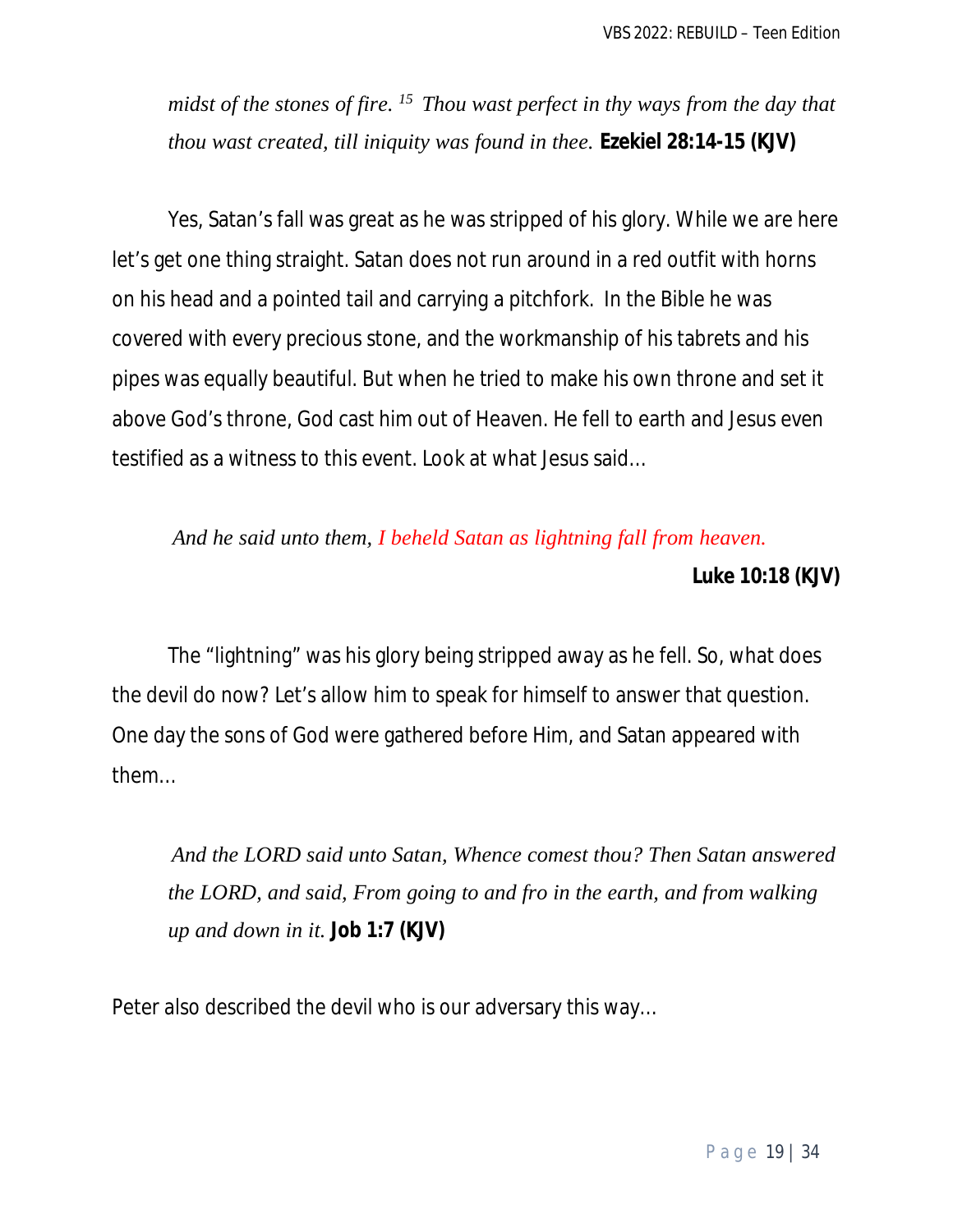*Be self-controlled and alert. Your enemy the devil prowls around like a roaring lion looking for someone to devour.* **1 Peter 5:8 (NIV)**

There you have it! This is the true source of all our temptations, trials, and oppositions. He just needs someone to work through and in the case of Nehemiah, he found Sanballat, Tobiah, Geshem, the army of Samaria, and even a few Jews who were keeping the enemy informed. We will talk about that later.

Sanballat was the chief spokesman for the opposition. He did not want to see Jerusalem's wall rebuilt, nor the Jews come together. He immediately began a discouragement campaign against Nehemiah and the Jews. His plan was simple. They laughed at what the Jews were doing, they despised them, and they began to question what they were doing. Let's examine the purpose of each step.

1. Laughter –

This type of laughter is designed to cause scorn in the ears of the hearer. It is a laughter that says what you are doing is senseless and unenlightened. Whenever you put your mind to do something, it does not feel good when someone laughs at what you're doing as if you are ignorant for doing it.

2. Despised –

This word's root meaning is to be careless towards, to treat as despicable or with contempt. Sanballat and his cohorts had no regard toward the Jews for the work they were doing. They had just as well torn it all down again.

3. Questioning –

When someone doubts you or your ability, they will question everything you do. Their intent is to convince Nehemiah and the workers to stop what they are doing through exhaustive questioning designed to make them think otherwise about their work.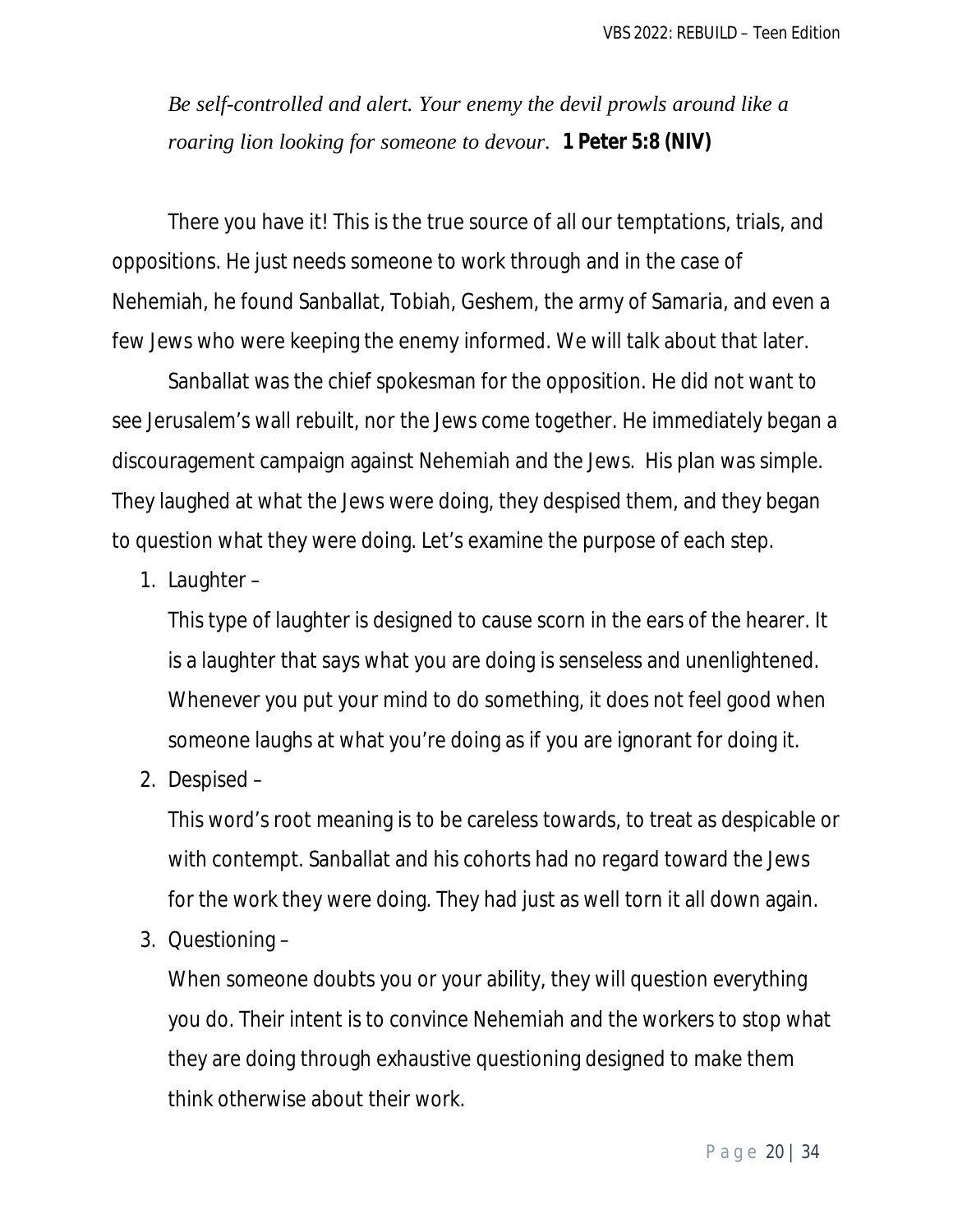Everybody faces external opposition. Let me ask you this question, have your plans for good and faithful service to the Lord ever been frustrated? If you say they have by some way, that's normal and a compliment to the goodness of your plans. But if you say they haven't then I'm worried because they might not be good enough and the devil sees no need to bother. The only plans the devil tries to disrupt are the ones that draw us nearer to God or will win souls to Christ. Have you ever planned to start attending Bible Study and then suddenly you must work late, or things seem to go crazy on a Wednesday evening? The devil's number one plan is to keep you from getting close to God.

The enemies of Israel started out with verbal threats, but soon moved to slander, intimidation and threatening with weapons. We should already know how to combat intimidation *(remember John Bevere's book titled "Breaking Intimidation"? If you did not read that book, get it, and read it! And let me know if you get to the end of chapter 1 before getting on your knees and confessing your sins to God. Yes, it's that good!)* 

Nehemiah responded to their attempts at intimidating him by turning the battle over to the Lord. Look at what he said…

*Then answered I them, and said unto them, The God of heaven, he will prosper us; therefore we his servants will arise and build: but ye have no portion, nor right, nor memorial, in Jerusalem.* **Nehemiah 2:20 (KJV)**

In this answer, Nehemiah shows them that their strength, their determination, and their motivation comes from the God of Israel. Sanballat and his cohorts already have familiarity with the God of Israel thru history. He further says that they will obey Him and that their threats mean nothing because they are not a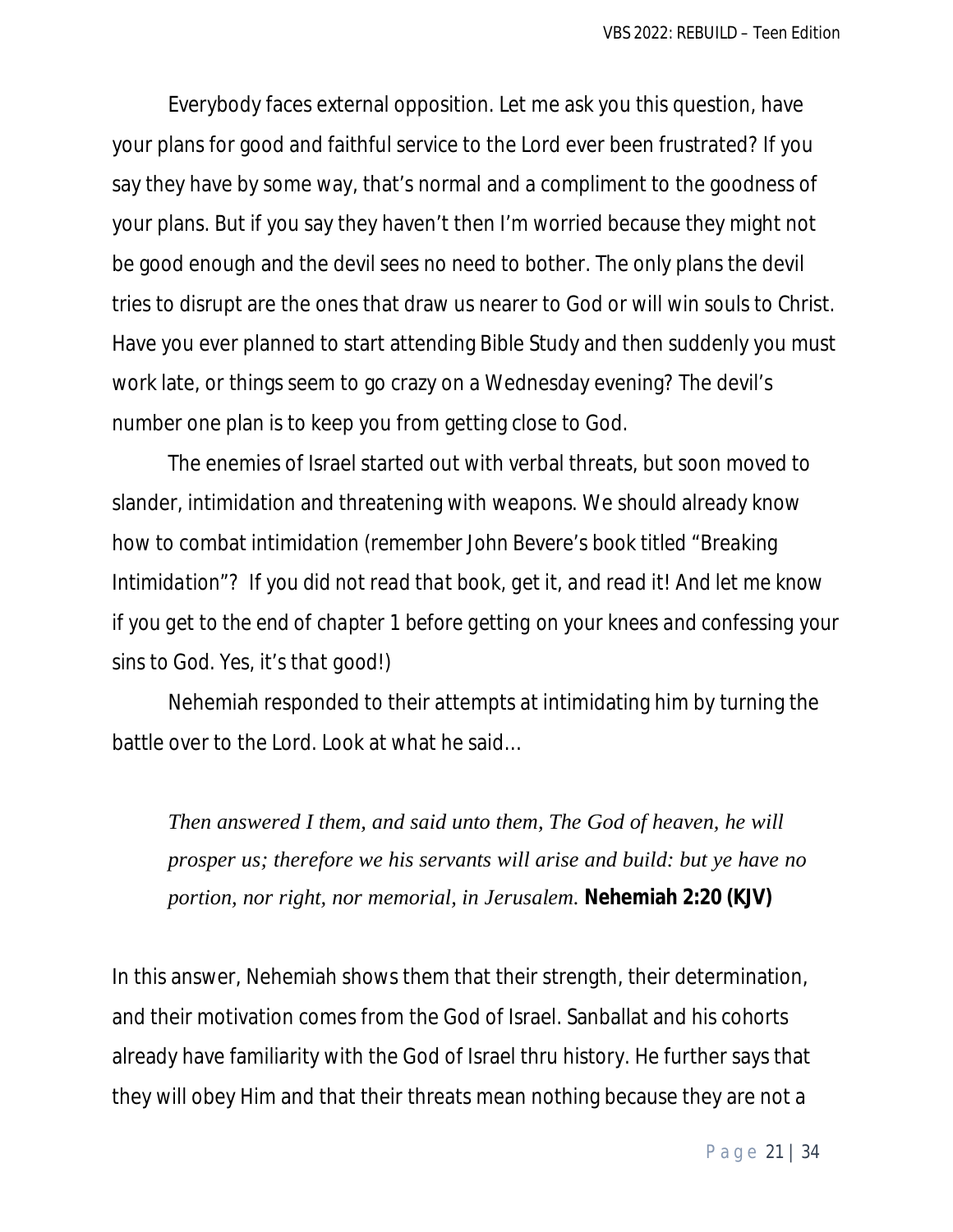part of God's nor Nehemiah's plan. Therefore, Nehemiah can ignore them because if they bother him or any of God's people, he knows the Lord will defend them.

Sanballat and Tobiah keep up their plan of ridiculing the Jews. Only now they speak to those who side with them *(Geshem & the army of Samaria)* with questions designed to force certain answers of agreement with their side. Look at Sanballat's questions…

…*What do these feeble Jews? will they fortify themselves? will they sacrifice? will they make an end in a day? will they revive the stones out of the heaps of the rubbish which are burned?* **Nehemiah 4:2 (KJV)** 

Then Tobiah chimes in with insult…

*…Even that which they build, if a fox go up, he shall even break down their stone wall.* **Nehemiah 4:3 (KJV)**

We know Nehemiah heard what they said because he immediately prays to God for their insults to be turned back on their own heads, and for God to deal with them as he and the Jews continued to work on the wall.

But Nehemiah would also find out that there was opposition to what God was doing among the Jews. Internal opposition can be very painful! We all know that God had forbidden the Jews to marry foreign wives, or to allow their daughters to marry foreign men. At the time of Nehemiah rebuilding the wall, there were some Jews who had taken foreign wives of their enemies.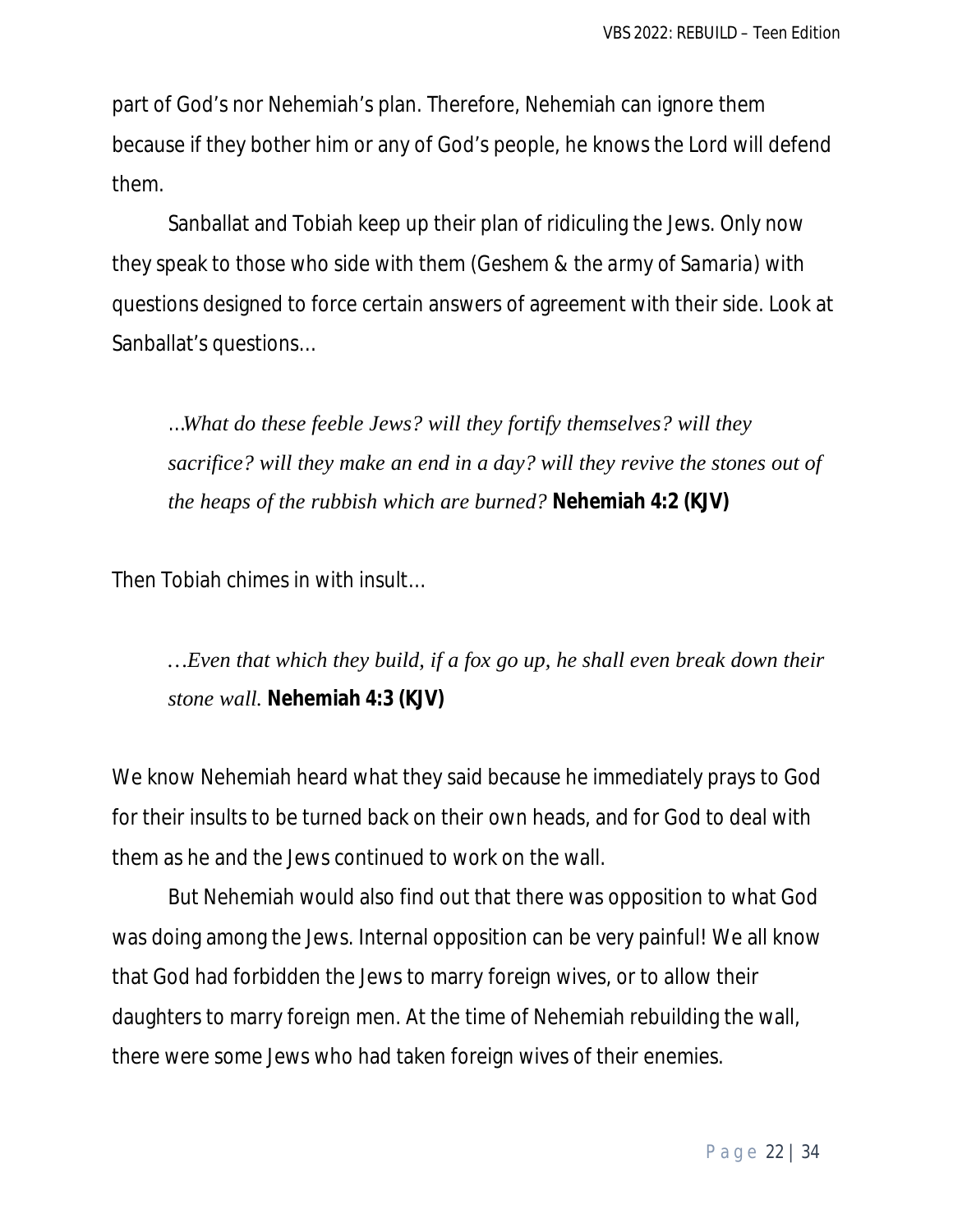Tobiah was married to the daughter of Shecaniah, who was one of Nehemiah's key workers. And his son Jehohanan had married the daughter of Meshullam who was one of Nehemiah's supervisors in the building project. Tobiah was also closely related the High Priest Eliashib. These family ties might allow Tobiah inside knowledge of everything Nehemiah is planning as well as how the building project is going. And we already know where Tobiah's loyalties lie.

As a pastor with over 25 years of experience, I can say it hurts deeply when a member of your team betrays the team. As you seek to rebuild your respective ministry, let us all be aware of anyone who runs out and tells everything that is being planned with a negative connotation, but they never disagree in the meetings. They are what one might call a rift maker. *Here is something to help.*

## **3 Signs of a developing Rift inside your team:**

### 1. **People on your team want to control rather than serve.**

For example**:** Deacon in Greek means "servant". Their primary role is to serve the Elders and the physical needs of the congregation. However, when a Deacon decides they would rather control people's lives and the direction of the church, we call those "Demon Deacons." We all have met the person on the team who wants to control rather than serve.

### 2. **When the failure of other team members is not their concern**.

They are not concerned because they are too consumed with themselves and not the team goal. They often want a certain position that sometimes centers around control.

### 3. **When team members try to manipulate others or circumstances to further their own agenda**.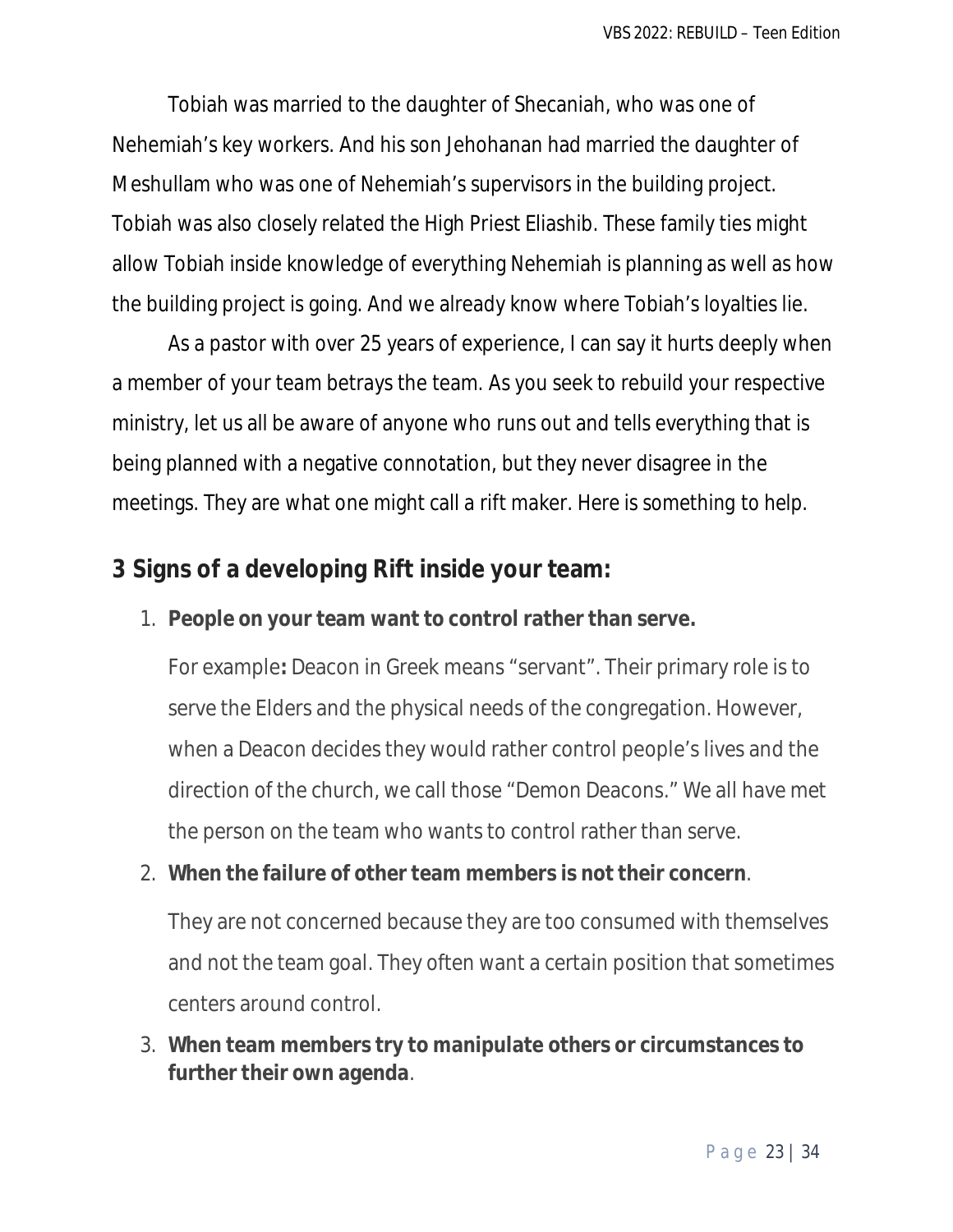Often, they work behind the scenes to build small coalitions who agree with them. They will not communicate openly in meetings. They do what we call end runs.

Like Nehemiah, we must all remain prayed up. We don't know when or where the challenges will come. But dealing with them is paramount to the success of all our efforts. We should follow Nehemiah's example of faith and reliance upon God and remain determined to do things God's way and not our own. Many churches today are what we would term family churches. So many within are family members or else related to the family. And what "the family" says goes, even over the Word of God unfortunately sometimes.

But God is able to deal with opposition if we just pray and turn it all over to Him. I'm a living witness that He will because it was my family that opposed me on more than one occasion. But standing on God's Word worked because it will accomplish the purpose for which it has been sent.

#### **QUESTIONS:**

- 1. When you are dealing with issues of control, what kind of spirit are you really dealing with?
- 2. How should one handle opposition so that there are no members lost?
- 3. In turning opposition over to God, are we done with it and don't need to do anything else?
- 4. Can opposition ever be good for us?
- 5. Should we fear families and family ties within God's house?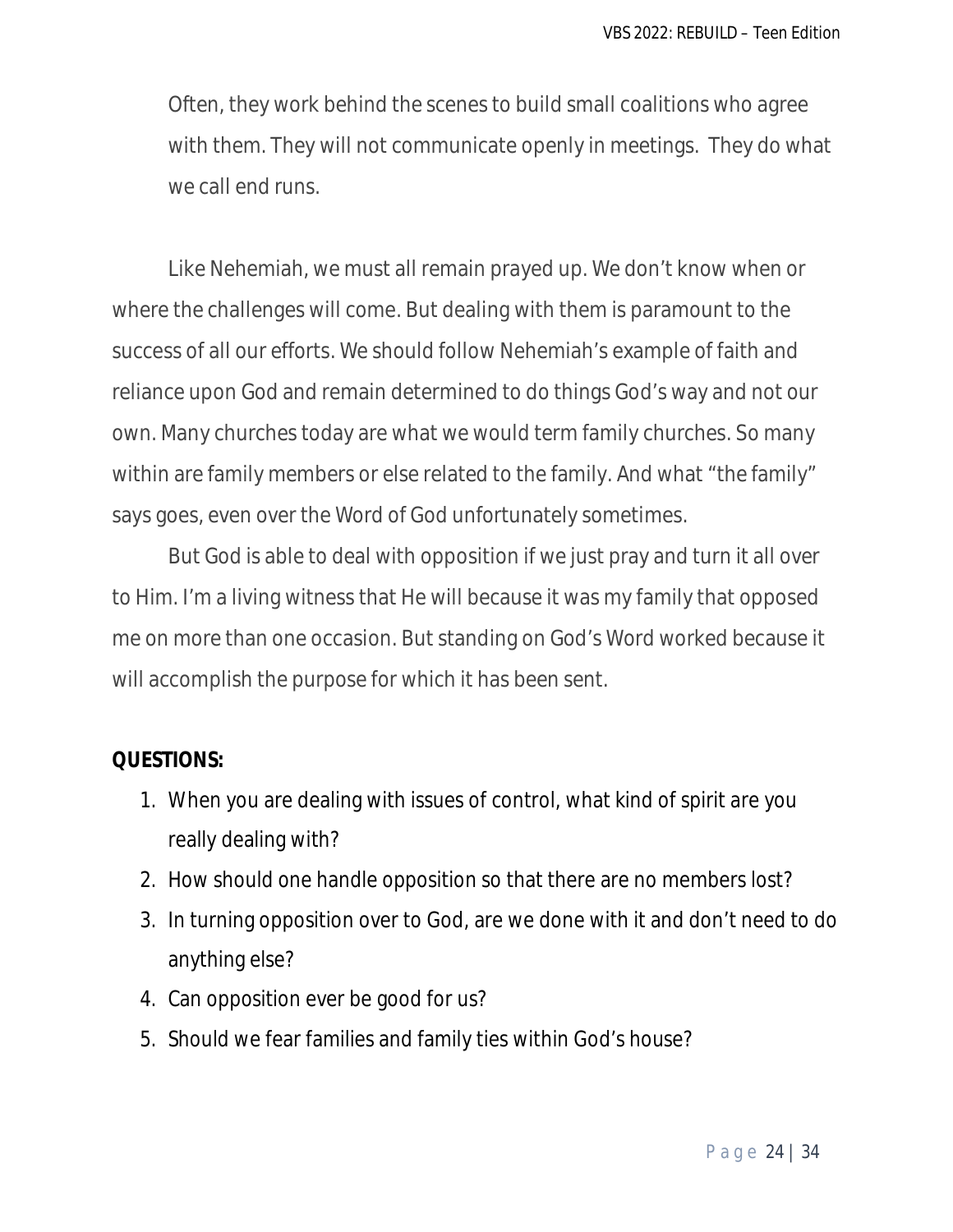**LESSON 4**

## **Facing Intimidation**

People who pursue power will often use that power to pressure others into doing what they want. Using power to create pressure is an effective way to get **AT** people. When others are not sure of themselves or what they are doing, they are way more likely to succumb to people with power because of fear. But if the objects of intimidation are confident in their task *(not fearing)*, intimidation may well fail. Nehemiah had spent so much time in prayer with God until he was very confident in what God wanted him to do. God had already affirmed Nehemiah's plans by granting him favor with king Artaxerxes. Could intimidation work on him? Let's see!

When Sanballat heard that Nehemiah and the Jews continued to build the wall, he became very angry! The Bible says…

*…he was wroth, and took great indignation, and mocked the Jews.*

### **Nehemiah 4:1b (KJV)**

Nehemiah and the Jews worked hard, and their coordinated effort produced fast results. The wall reached half its height in just a few weeks. But their enemies were also growing in number. In addition to Sanballat, Tobiah, Geshem, and the army of Samaria, they now had the attention of the Ammonites and the Ashdodites. All these enemies began to conspire together to attack Jerusalem, stop the work, and destroy all the progress the Jews had made!

Why is it that when people see ministries growing, someone tries to step in and take **CONTROL** of everything being done? Do they just want to be seen? Are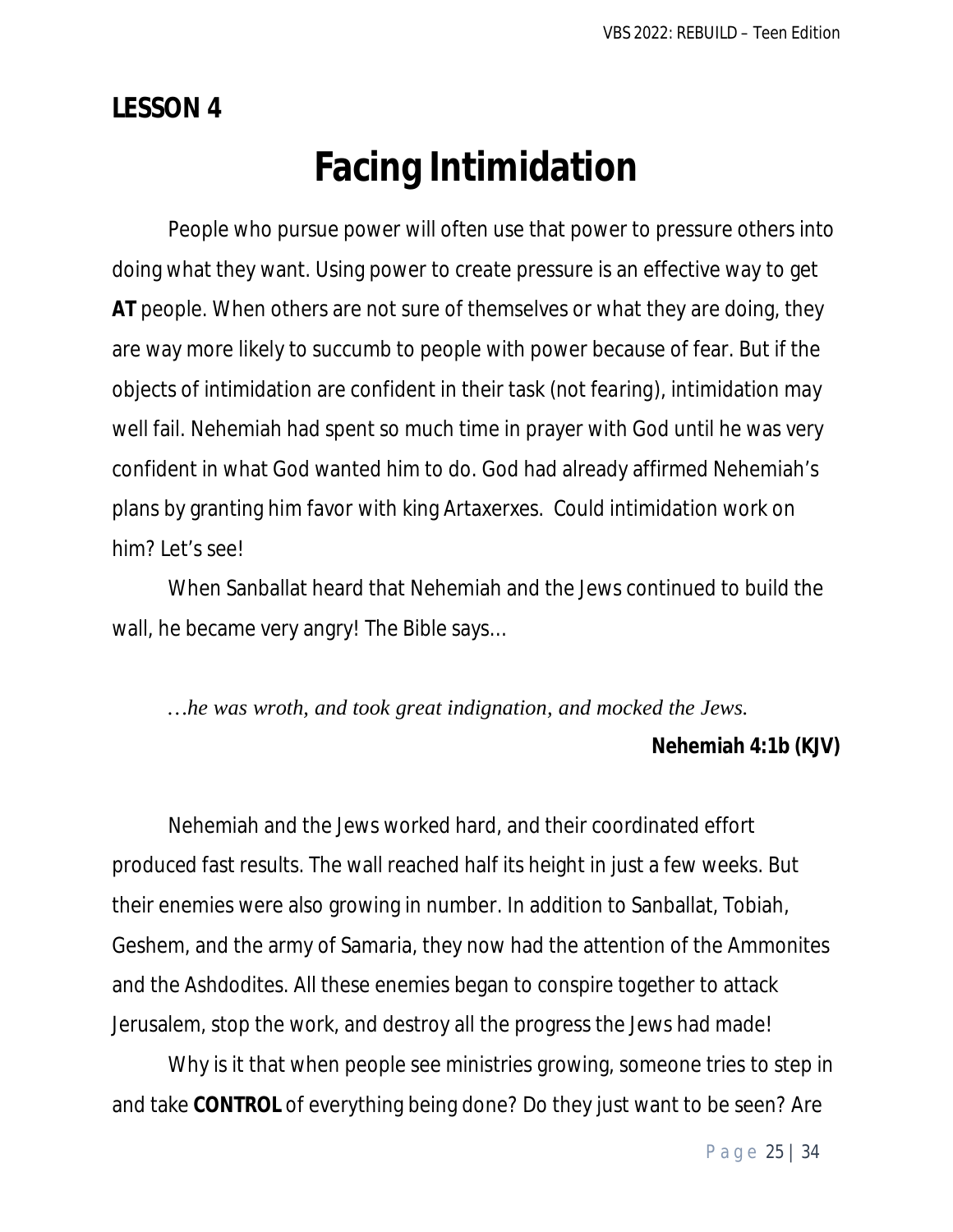they only after public recognition? A controlling spirit is a witchcraft spirit. Don't think of a woman riding a broom with a black hat and black dress! Because if you have that image, you will miss seeing through whom the witchcraft spirit is working. Always remember, our task is to free any soul being controlled by an evil spirit, without driving that member away. This can be a difficult task, but we can always look to Jesus for our example and how He dealt with people who were demon possessed.

Intimidation's goal is to stop you in what you're doing and take control. Especially when what you are doing **IS** in line with the Word of God! And to do that, intimidation must cause you to fear. Let's look at one example of intimidation and what it tried to do to Nehemiah. In Nehemiah chapter 5, there came a great cry of the Jews against some of their brethren! What in the world could be going on?

*<sup>2</sup>For there were that said, We, our sons, and our daughters, are many: therefore we take up corn for them, that we may eat, and live. <sup>3</sup>Some also there were that said, We have mortgaged our lands, vineyards, and houses, that we might buy corn, because of the dearth. <sup>4</sup>There were also that said, We have borrowed money for the king's tribute, and that upon our lands and vineyards. <sup>5</sup>Yet now our flesh is as the flesh of our brethren, our children as their children: and, lo, we bring into bondage our sons and our daughters to be servants, and some of our daughters are brought unto bondage already: neither is it in our power to redeem them; for other men have our lands and vineyards.* **Nehemiah 5:2-5 (KJV)**

There were Jews who sought to profit monetarily from the Jews situation.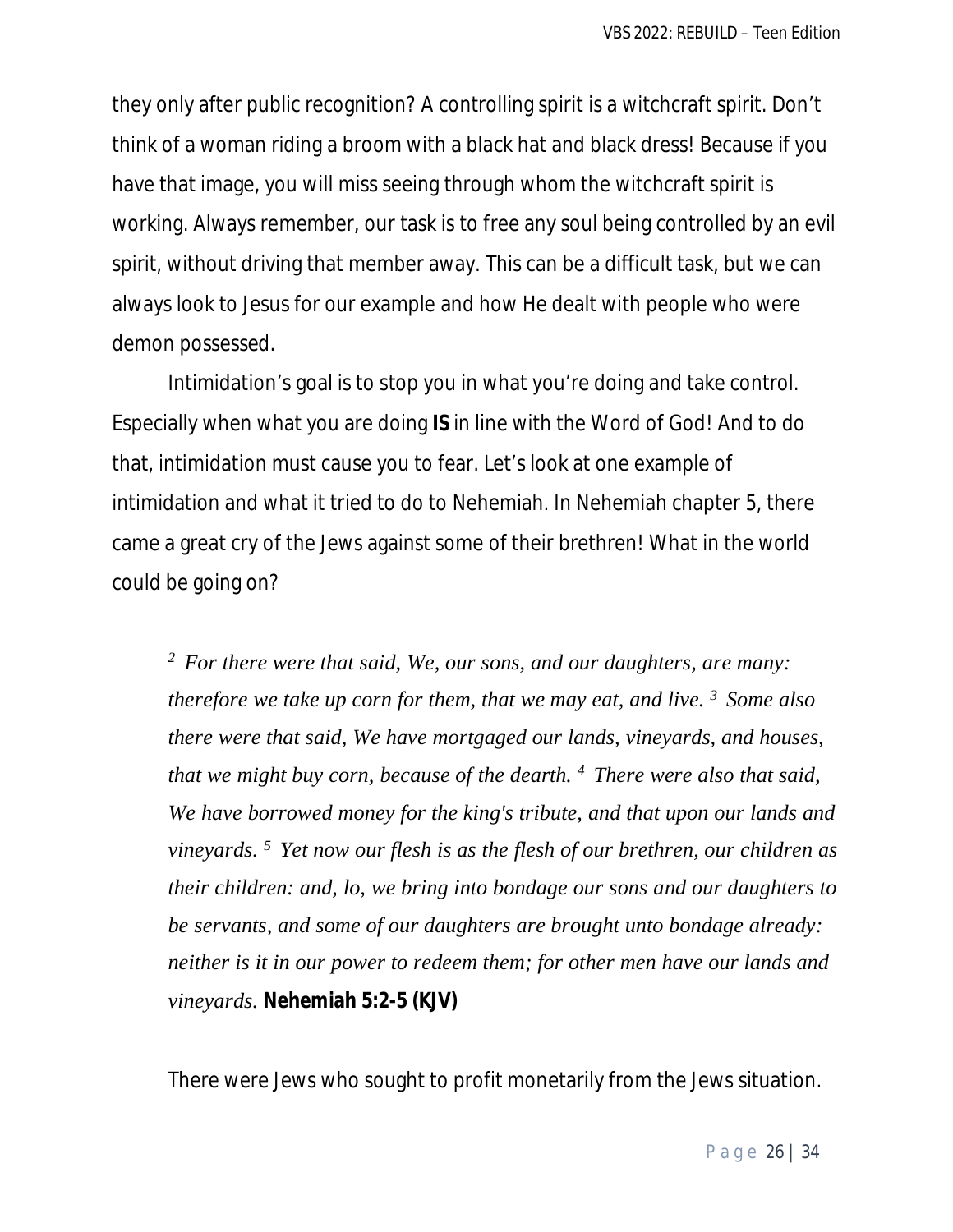Rebuilding the wall was the number one concern for them and their city. Yet there were some who saw the task as an opportunity to get rich *(and to gain power or control)*, and they began to take advantage of their brother's and sister's situation. Those who worked had to eat, and some of their brethren bartered with them for food, loans, mortgages, lands, homes, and even their children to become their brethren's personal slaves.

When Nehemiah heard this, he became very angry! But notice he did not immediately lash out in his anger. He pondered who would do such a thing, and then he accused the nobles and the officials and confronted them saying...

*…"As far as possible, we have bought back our Jewish brothers who were sold to the Gentiles. Now you are selling your brothers, only for them to be sold back to us!" They kept quiet, because they could find nothing to say.*  **Nehemiah 5:8 (NIV)** 

They were speechless! Conviction can leave one speechless! Nehemiah went on…

*<sup>9</sup>So I continued, "What you are doing is not right. Shouldn't you walk in the fear of our God to avoid the reproach of our Gentile enemies? <sup>10</sup>I and my brothers and my men are also lending the people money and grain. But let the exacting of usury stop! <sup>11</sup>Give back to them immediately their fields, vineyards, olive groves and houses, and also the usury you are charging them--the hundredth part of the money, grain, new wine and oil." <sup>12</sup>"We will give it back," they said. "And we will not demand anything more from them. We will do as you say." Then I summoned the priests and made the nobles and officials take an oath to do what they had promised.*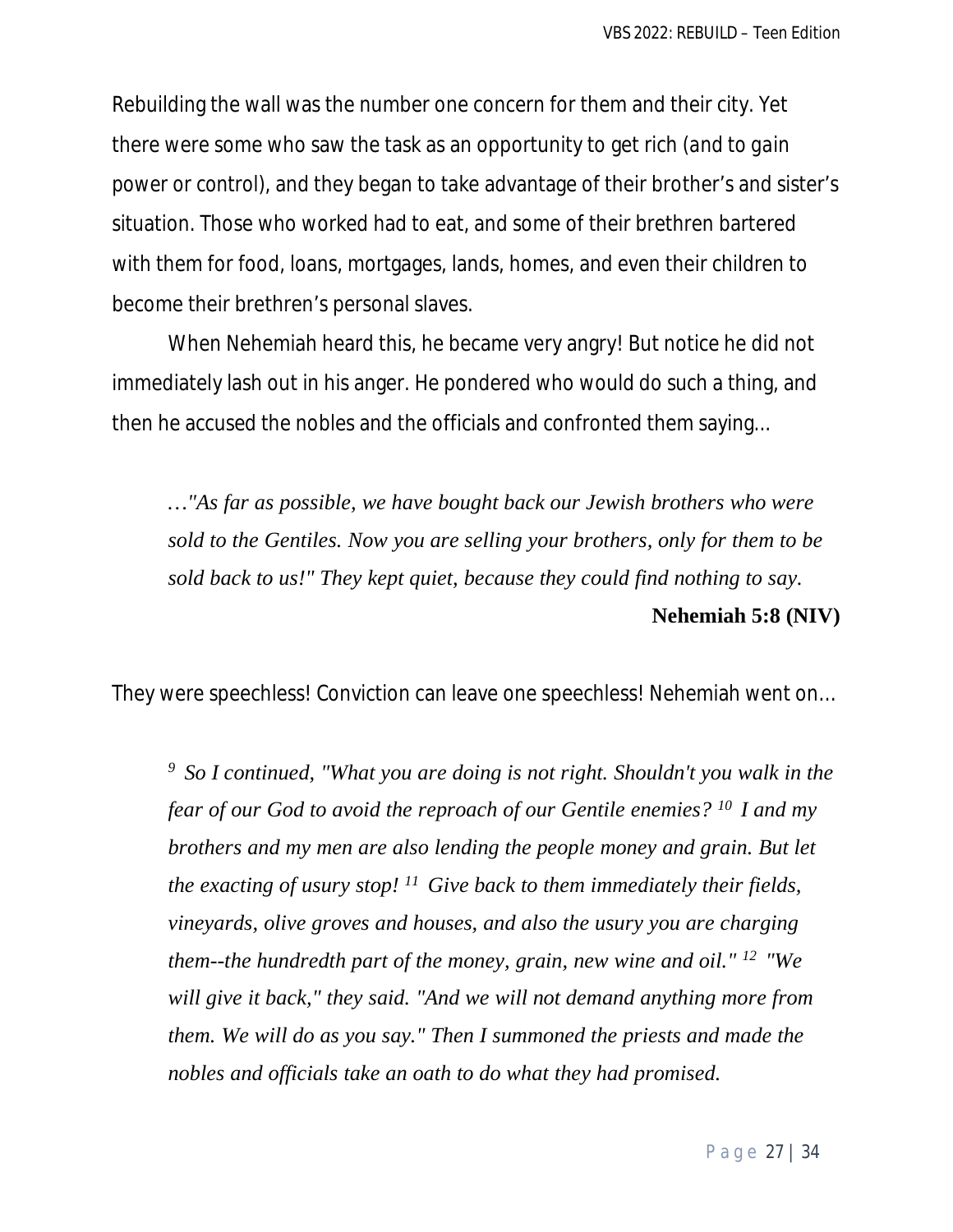#### **Nehemiah 5:9-12 (NIV)**

Nehemiah deals with the situation quickly and fearlessly. This is one of the more subtle forms of intimidation. Remember, it is a witchcraft spirit, and it desires to control. Why do I say that?

*For rebellion is as the sin of witchcraft, and stubbornness is as iniquity and idolatry.* **1 Samuel 15:23a (KJV)**

Some of the people feared not being able to feed their family. And because they were afraid, they fell prey to the intimidations of the nobles and officials. By having people indebted unto them, the nobles and officials could exercise control over them. And what would happen when their desires differed from Nehemiah's? They would end up trying to wrestle control over the people away from Nehemiah by forcing the people who feared them to do their bidding!

This has happened so many times in the church! Those who desire control will call their family and other members who are already in bondage to them *(saying, "You owe me a favor!" or "Remember when I helped you!")* and rally the troops for a church meeting. Then through lies and sheer numbers, they try to wrestle control away from God's chosen servant and force him to be subject unto them. Just as what the nobles and officials were doing was destroying the people and the work, so when this happens in a church meeting the perpetrators are destroying God's people and His church! *(Remember the church is flesh and blood, not brick and mortar.)* Shame on those who do such a thing!

Right now, the pastor has asked all auxiliaries of the church to rebuild with a focus on serving the community. But all auxiliaries must be mindful of the devil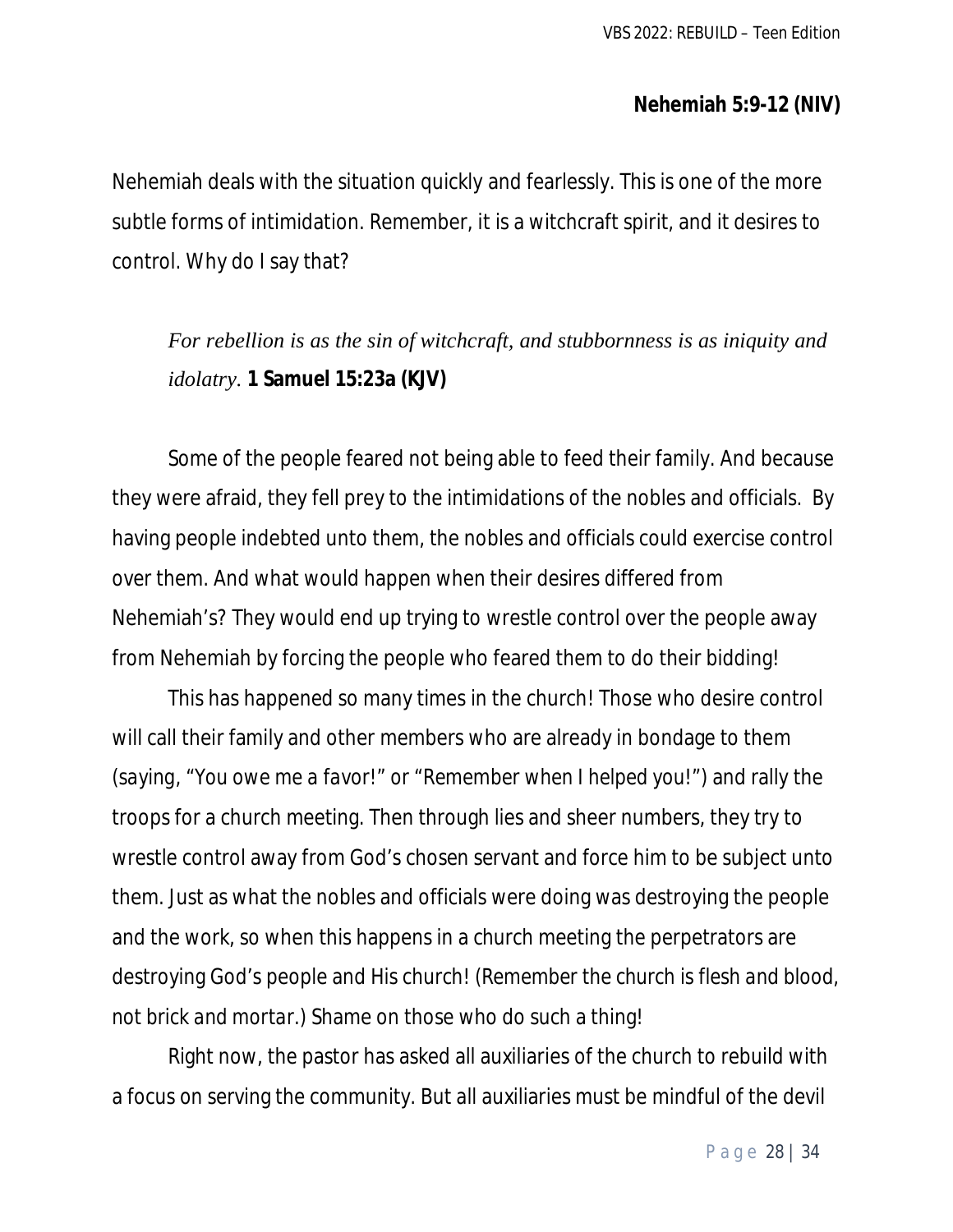trying to work himself into the rebuilding process. He will say, "There is no way we can impact the community!", or "Forget the community, we need church funds!", or "We need a bigger voice so we can be heard and influence decisions!" In case you didn't catch it, all three statements are attempting to lead everyone away from the main objective in order to create their own.

To defeat intimidation, we must walk in the authority given to us by God, and never be afraid of those who try to intimidate. For example, there are decisions that God desires for the Pastor of a church to make. When the scriptures provide the answer, it's easier because we **MUST** follow scripture. But when scripture does not directly address the issue and everyone has an opinion, things can become a lot more difficult. But never forget, EVERYONE is under God's authority! And God has the final say. And one more thing! We should never use scripture against scripture to get our way! I do not believe that pleases God in any way!

God gave Nehemiah the answer he needed, and he caused every noble and official to take an oath to stop what they were doing and never do it again.

### **QUESTIONS:**

- 1. How do you react when people try to intimidate you regarding work you feel confident in doing?
- 2. How does your reaction differ if you are less confident about what you are doing?
- 3. Intimidation works best with fear. Have you ever been afraid to speak God's Word in a setting where you're the only Christian?
- 4. What is the best way to overcome intimidation?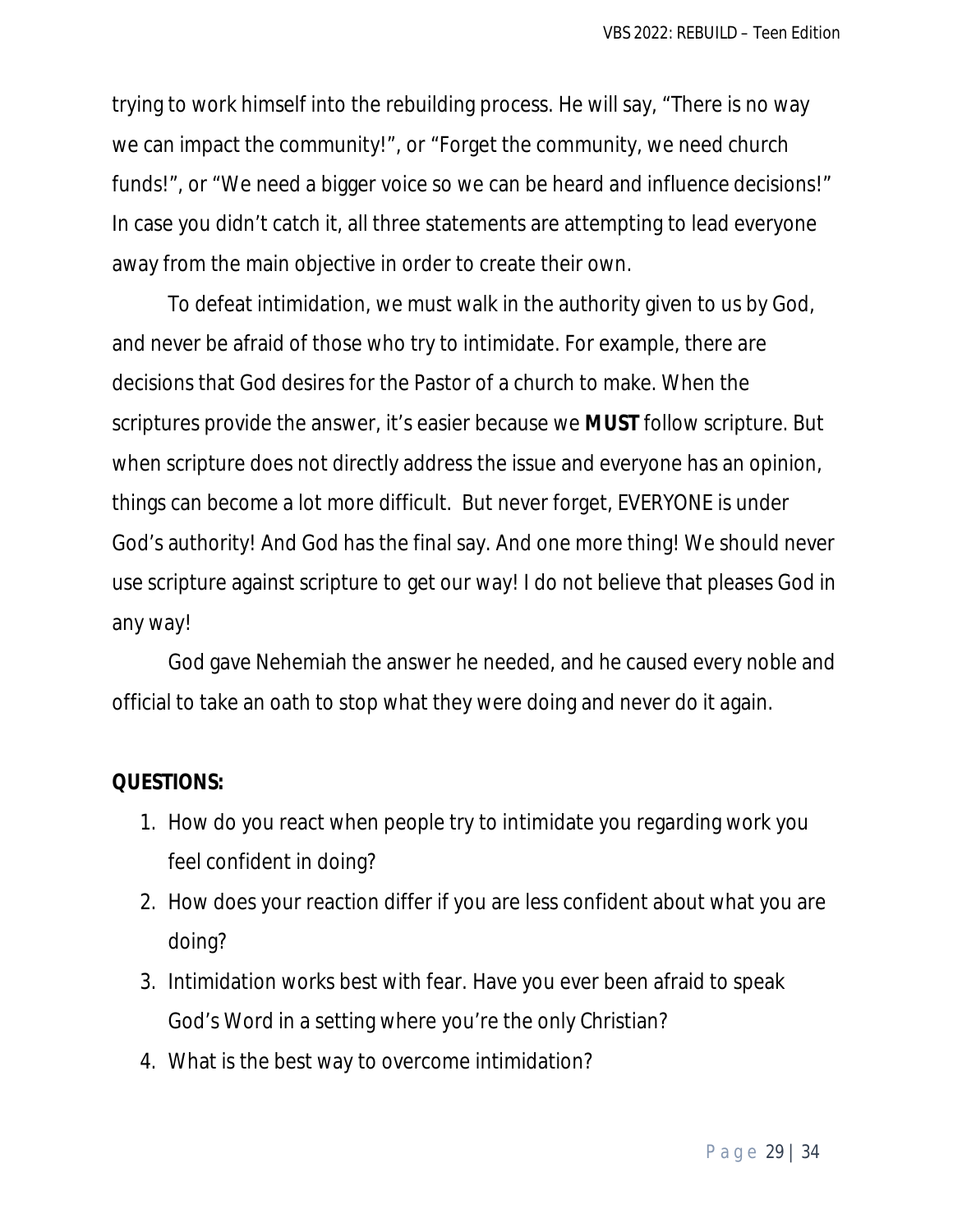## **LESSON 5**

# **Revival**

It's a shame but today the devil has even attacked the very thought of having a revival. I have heard this attack yelled *(yes yelled!)* at myself and other preachers! This is what the devil's servants say…

"Revivals don't work! Ain't nobody getting saved in no revivals! You never see anyone getting saved in a revival! So why have them? "

First of all, revival was never intended for the unsaved. Then who is revival for?

- 1. Revival is for them that are already saved.
- 2. Revival is for the ones who are at the church for almost everything, giving their time, talent, and strength for the Lord and His church, and they are spiritually exhausted and physically tired!
- 3. Revival is for teenagers who have lost interest in church and serving God due to the pressures of their friends and this world.

Second of all, most don't invite nor bring anyone who needs to be saved to revival. So, if nobody is getting saved, why fuss at the preacher? There is a great revival coming soon, and many will wish they had been there! But we need to truly understand what revival is. To gain insight, let us look to Nehemiah and the great revival he and the people of Jerusalem had.

Something remarkable happens that many of us have probably never seen in our lifetime. The people came together as one and spoke to Ezra the scribe and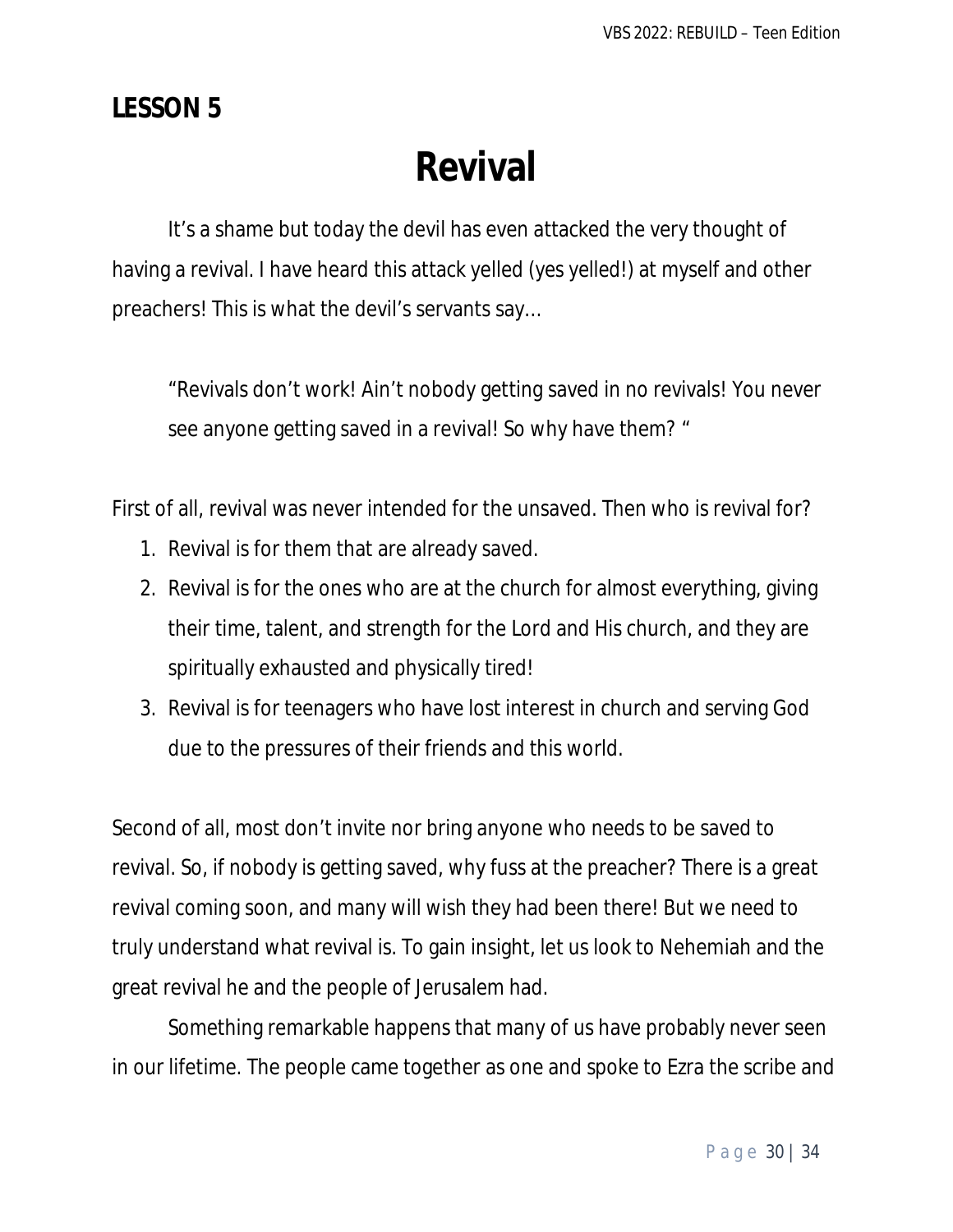called for him to bring out the book of the Law of Moses which God had commanded to Israel. Yes, you heard it right, the **PEOPLE** were as **ONE** and desired to know the book of the Law of Moses. And Ezra read to them from the book from morning until midday and no one complained about how long the "service" was! All the people were attentive to the book of the Law. And many need to see this for themselves lest they think I am making it up…

*<sup>4</sup>And Ezra the scribe stood upon a pulpit of wood, which they had made for the purpose;… <sup>5</sup>And Ezra opened the book in the sight of all the people; (for he was above all the people;) and when he opened it, all the people stood up: <sup>6</sup>And Ezra blessed the LORD, the great God. And all the people answered, Amen, Amen, with lifting up their hands: and they bowed their heads, and worshipped the LORD with their faces to the ground.*

#### **Nehemiah 8:4-6 (KJV)**

And when the people heard the words of the Law, they all wept. Why would hearing the Word cause them to weep? Because God's conviction for sin can be overwhelming, but always remember He chastises whom He loves. This is what revival is really about! People hearing the Word and self-checking themselves against the Word of God to see how they are walking, weeping in repentance when they are convicted, and realizing they are unprofitable servants when they have only done that which was their duty to do.

*So likewise ye, when ye shall have done all those things which are commanded you, say, We are unprofitable servants: we have done that which was our duty to do.* **Luke 17:10 (KJV)**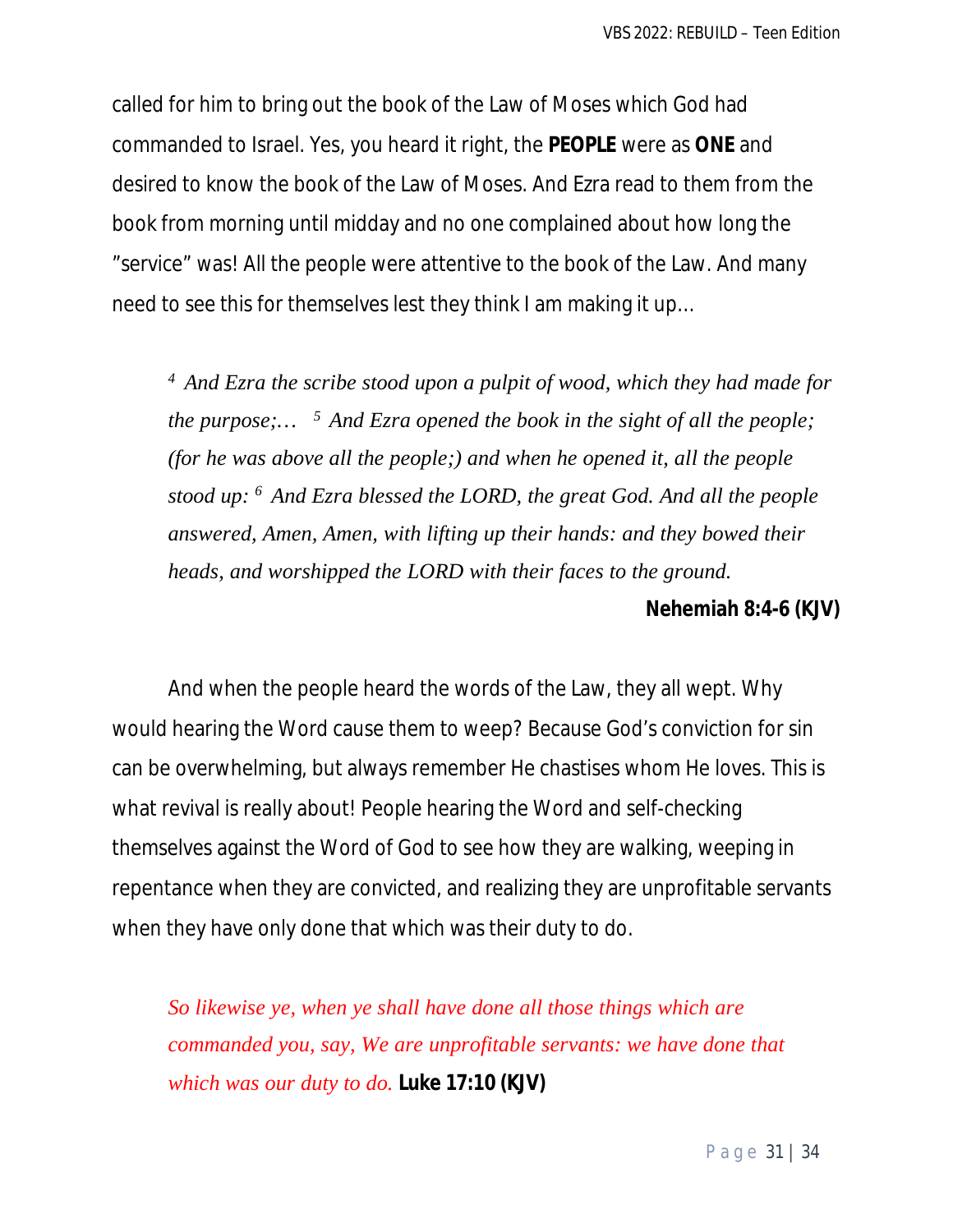We will never impress God with our works, but with our faith we can please Him. The people reassembled the very next day to hear more and to learn more, that they might do more to obey the Lord. As the people learned what God wanted them to do, they responded by doing what the Law said. In return their hearts were made merrier day by day. This is what revival ought to do! So, the question now becomes, "Why are we not made merrier by revival?" I believe the answer may shock some!

Today we don't come to learn the Word of God and judge ourselves that **WE** be not judged. Today we come and we judge the Word and the method of delivery. Was it entertaining? Did the preacher preach it in a way that ensnared me? Did he whoop? Can he whoop? Did anyone get up and start shouting? Was "I" able to feel the Spirit in the church?

How can we be made merrier when we sit in judgement of the preacher and/or the Word? The answer is we cannot. In order for us to get what we need; we have to do what the scriptures try to teach us to do.

## *Verily I say unto you, Whosoever shall not receive the kingdom of God as a little child shall in no wise enter therein.* **Luke 18:17 (KJV)**

Jesus was not saying only the children are saved, he was saying we must become as children to receive the kingdom of God. A little child will believe whatever you tell him/her implicitly. But an adult will have doubts, skepticism, or will want it proven before they will believe. Our faith must become as accepting as the faith of a little child. If the Bible says it, then without question it is to be taken to heart by faith as true and we receive it and we believe it.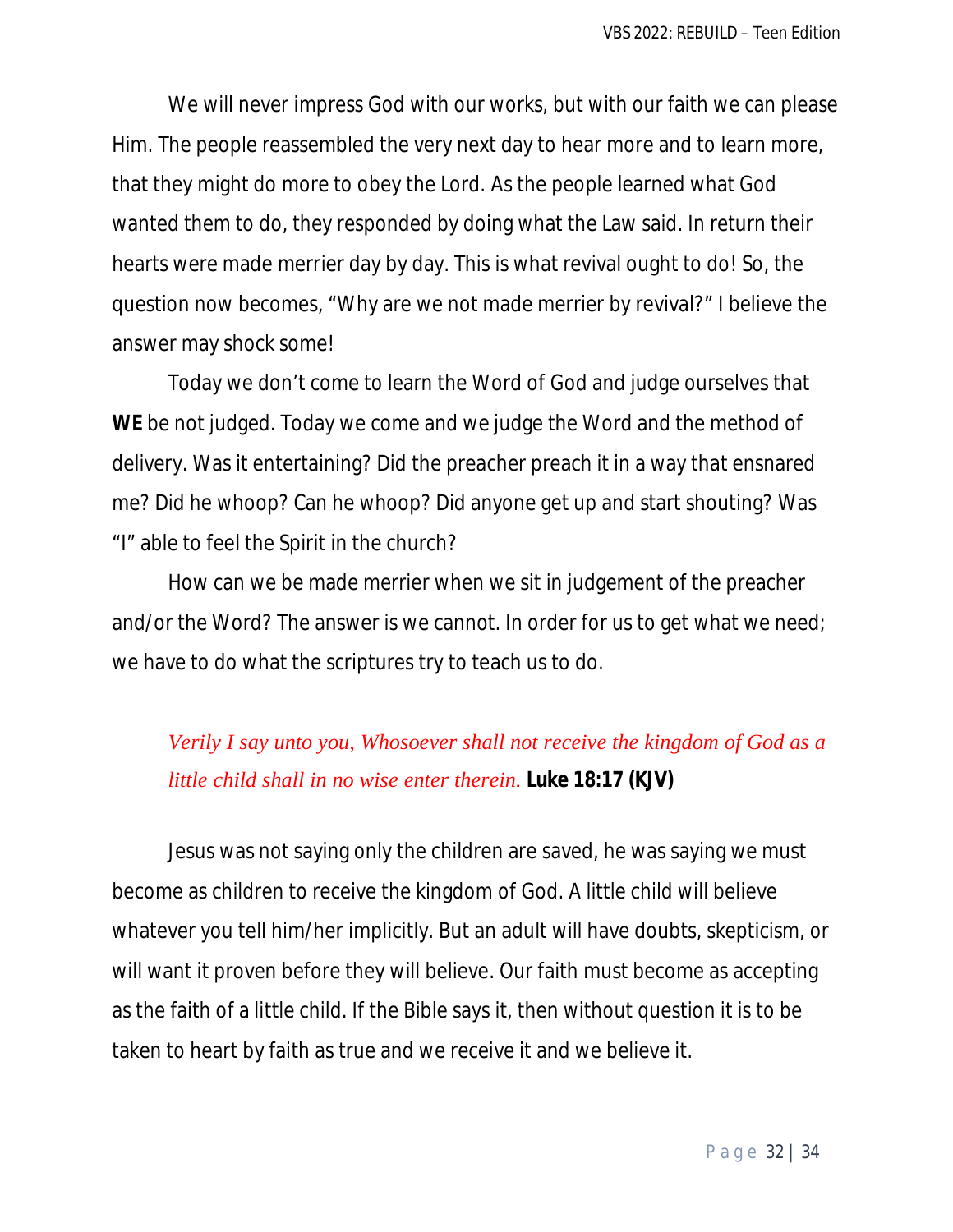But once we are out on the battlefield called life, we will confess God's word and then wonder why it seems to have no effect on our enemies. When Jesus showed up, devils screamed, howled, and made confessions as to who He really is! But when we show up, the same doesn't seem to happen for us. Why is that? Let me see if I can help everyone to understand.

- 1. Do we pray as often as Jesus prayed?
- 2. Do we always do those things that please the Father like Jesus did?
- 3. Do we know the right scripture for the right situation?
- 4. Are we trying to wield the power of God on a brother or sister in Christ?
- 5. Does our heart want to **SEE** something bad happen to the one we are confronting or being confronted by?

Where in scripture do we see Jesus act like us? The answer is He doesn't. We must become like Him! Jesus countered every attack against Himself with the Love of the Father. Hate cannot defeat His love. Hate should not defeat our love either when our love is the same as His love. Revival can remind us of these things, there by reviving the correct spirit within each of us.

Revival reminds us to be forgiving toward each other, and even toward our enemies. Like Jesus, we should commit judgment to the only one who is fit to judge, while we put into practice our ability to forgive. We all must have the ability to forgive because we are yet sinners. And yet revival did more for the people in Nehemiah's day!

It's interesting to note that at that time, Ezra only read the scriptures. It was the Levites who taught the people what the scriptures were really saying. And this went on day after day.